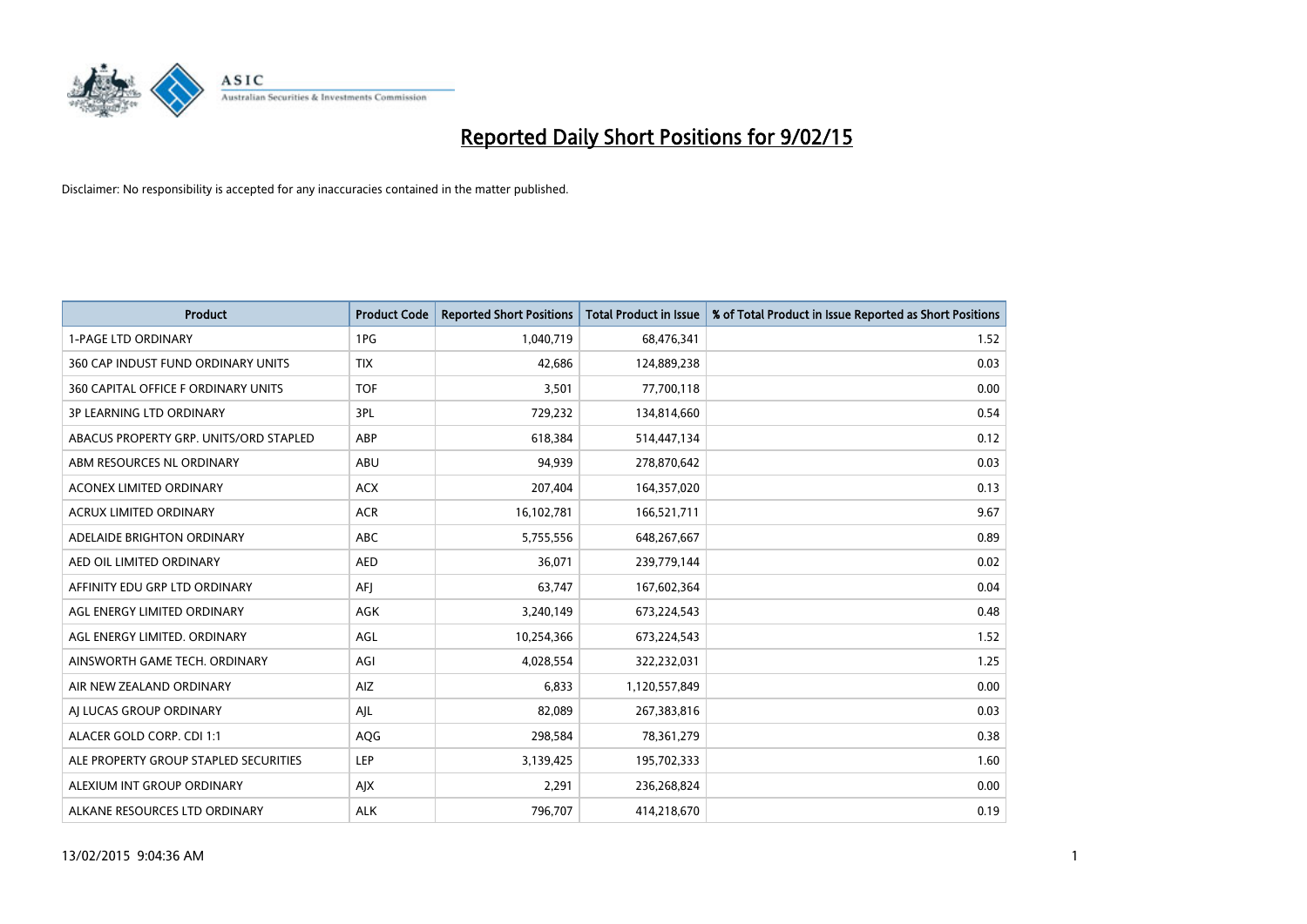

| <b>Product</b>                          | <b>Product Code</b> | <b>Reported Short Positions</b> | <b>Total Product in Issue</b> | % of Total Product in Issue Reported as Short Positions |
|-----------------------------------------|---------------------|---------------------------------|-------------------------------|---------------------------------------------------------|
| ALLIANCE AVIATION ORDINARY              | AQZ                 | 1.897                           | 106,429,638                   | 0.00                                                    |
| ALS LTD ORDINARY                        | <b>ALQ</b>          | 35,979,995                      | 407,246,306                   | 8.83                                                    |
| ALTIUM LIMITED ORDINARY                 | <b>ALU</b>          | 126,546                         | 129,272,762                   | 0.10                                                    |
| ALUMINA LIMITED ORDINARY                | <b>AWC</b>          | 18,354,133                      | 2,806,225,615                 | 0.65                                                    |
| AMALGAMATED HOLDINGS ORDINARY           | AHD                 | 287                             | 157,917,136                   | 0.00                                                    |
| AMCOM TELECOMM, ORDINARY                | AMM                 | 2,043,334                       | 266,399,148                   | 0.77                                                    |
| AMCOR LIMITED ORDINARY                  | AMC                 | 8,393,061                       | 1,206,684,923                 | 0.70                                                    |
| AMP CAPITAL CHINA ORDINARY UNITS        | AGF                 | 1,369                           | 374,593,484                   | 0.00                                                    |
| AMP LIMITED ORDINARY                    | AMP                 | 11,652,691                      | 2,957,737,964                 | 0.39                                                    |
| ANSELL LIMITED ORDINARY                 | <b>ANN</b>          | 4,971,783                       | 153,139,924                   | 3.25                                                    |
| ANTARES ENERGY LTD ORDINARY             | AZZ                 | 98,605                          | 241,580,932                   | 0.04                                                    |
| ANZ BANKING GRP LTD ORDINARY            | ANZ                 | 15,371,605                      | 2,765,980,222                 | 0.56                                                    |
| APA GROUP STAPLED SECURITIES            | <b>APA</b>          | 13,390,920                      | 1,114,307,369                 | 1.20                                                    |
| APN NEWS & MEDIA ORDINARY               | <b>APN</b>          | 3,051,285                       | 1,029,041,356                 | 0.30                                                    |
| AQUARIUS PLATINUM. ORDINARY             | AQP                 | 2,845,571                       | 1,502,695,183                 | 0.19                                                    |
| ARB CORPORATION ORDINARY                | ARP                 | 670,101                         | 79,156,214                    | 0.85                                                    |
| ARDENT LEISURE GROUP STAPLED SECURITIES | AAD                 | 3,734,286                       | 438,666,245                   | 0.85                                                    |
| ARENA REIT. STAPLED                     | <b>ARF</b>          | 135,016                         | 211,605,103                   | 0.06                                                    |
| ARISTOCRAT LEISURE ORDINARY             | ALL                 | 648,800                         | 633,822,253                   | 0.10                                                    |
| ARRIUM LTD ORDINARY                     | ARI                 | 162,908,548                     | 2,937,293,755                 | 5.55                                                    |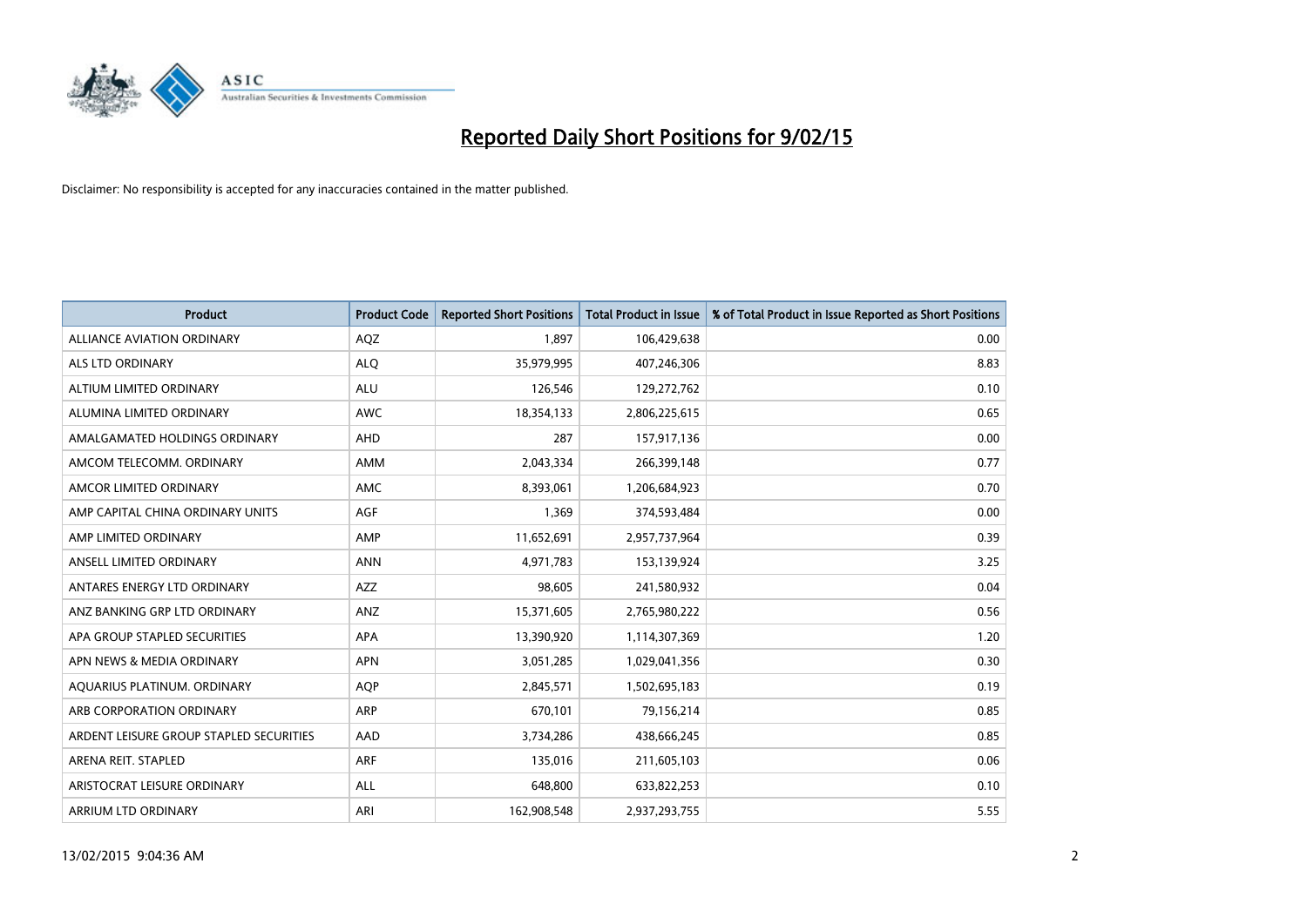

| <b>Product</b>                            | <b>Product Code</b> | <b>Reported Short Positions</b> | <b>Total Product in Issue</b> | % of Total Product in Issue Reported as Short Positions |
|-------------------------------------------|---------------------|---------------------------------|-------------------------------|---------------------------------------------------------|
| ASALEO CARE LIMITED ORDINARY              | AHY                 | 7,503,264                       | 603,469,434                   | 1.24                                                    |
| ASCIANO LIMITED ORDINARY                  | <b>AIO</b>          | 3,872,112                       | 975,385,664                   | 0.40                                                    |
| ASHLEY SERVICES GRP ORDINARY              | <b>ASH</b>          | 498,972                         | 150,000,000                   | 0.33                                                    |
| ASPEN GROUP ORD/UNITS STAPLED             | APZ                 | 39,515                          | 113,183,450                   | 0.03                                                    |
| ASTRO JAP PROP GROUP STAPLED US PROHIBIT. | AJA                 | 112,772                         | 66,690,637                    | 0.17                                                    |
| ASX LIMITED ORDINARY                      | ASX                 | 6,950,503                       | 193,595,162                   | 3.59                                                    |
| ATLAS IRON LIMITED ORDINARY               | <b>AGO</b>          | 95,822,871                      | 919,475,619                   | 10.42                                                   |
| AUCKLAND INTERNATION ORDINARY             | AIA                 | 108,268                         | 1,190,484,097                 | 0.01                                                    |
| AURIZON HOLDINGS LTD ORDINARY             | AZJ                 | 4,525,644                       | 2,123,934,162                 | 0.21                                                    |
| AUSDRILL LIMITED ORDINARY                 | <b>ASL</b>          | 25,668,378                      | 312,277,224                   | 8.22                                                    |
| AUSENCO LIMITED ORDINARY                  | AAX                 | 430,573                         | 168,449,799                   | 0.26                                                    |
| AUSNET SERVICES STAPLED SECURITIES        | <b>AST</b>          | 41,255,448                      | 3,466,913,009                 | 1.19                                                    |
| AUST CAREERS NETWORK ORDINARY             | <b>ACO</b>          | 500,000                         | 83,748,775                    | 0.60                                                    |
| AUST INDUSTRIAL REIT UNIT                 | ANI                 | 45,106                          | 96,288,031                    | 0.05                                                    |
| <b>AUSTAL LIMITED ORDINARY</b>            | ASB                 | 102,922                         | 346,865,169                   | 0.03                                                    |
| AUSTBROKERS HOLDINGS ORDINARY             | <b>AUB</b>          | 125,332                         | 61,740,597                    | 0.20                                                    |
| AUSTIN ENGINEERING ORDINARY               | ANG                 | 381,439                         | 84,274,004                    | 0.45                                                    |
| AUSTIN EXPLORATION ORDINARY               | <b>AKK</b>          | 4,857,054                       | 332,607,790                   | 1.46                                                    |
| AUSTRALIAN AGRICULT, ORDINARY             | AAC                 | 6,886,922                       | 532,474,721                   | 1.29                                                    |
| AUSTRALIAN PHARM. ORDINARY                | API                 | 7,667,575                       | 488,115,883                   | 1.57                                                    |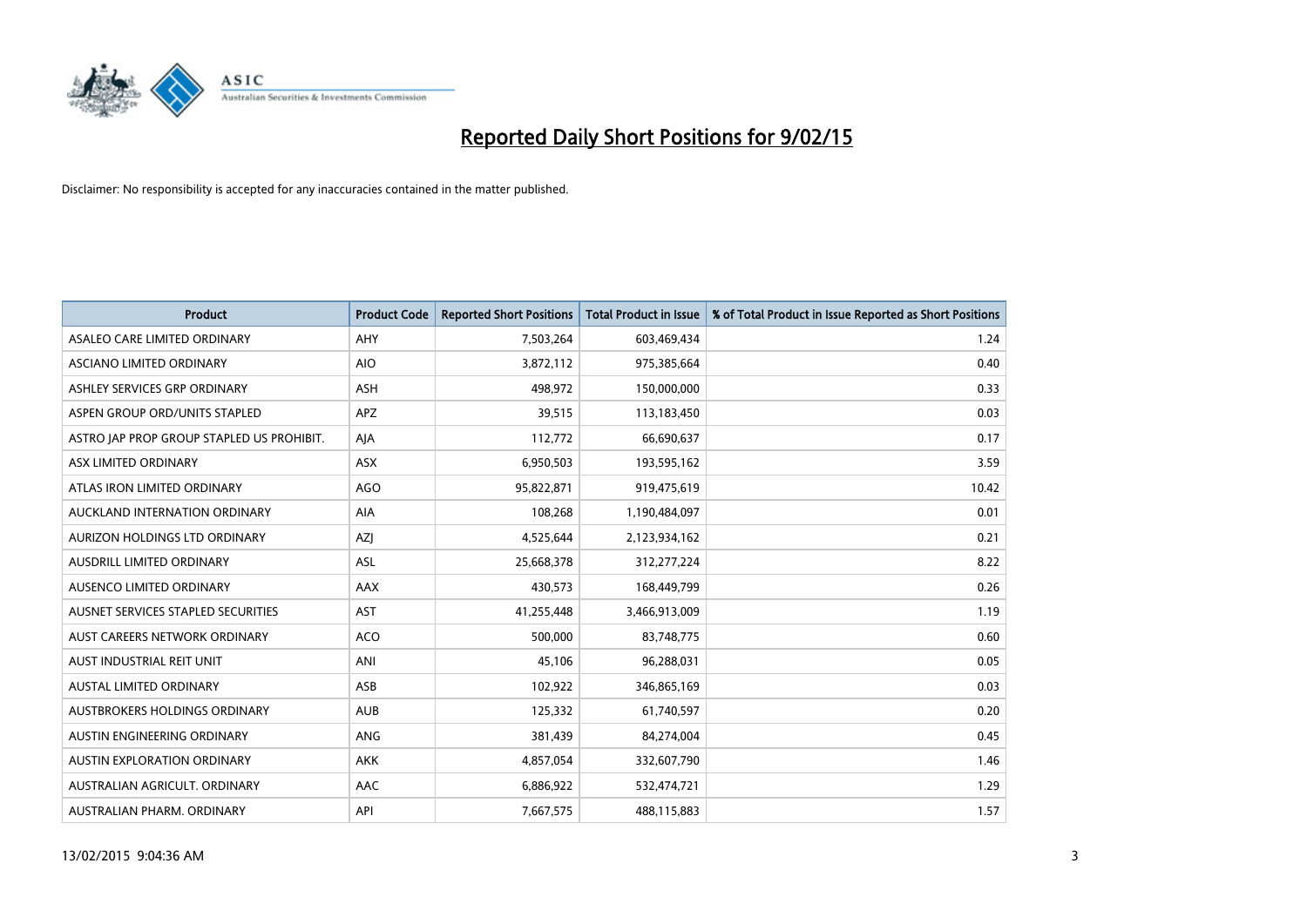

| <b>Product</b>                      | <b>Product Code</b> | <b>Reported Short Positions</b> | <b>Total Product in Issue</b> | % of Total Product in Issue Reported as Short Positions |
|-------------------------------------|---------------------|---------------------------------|-------------------------------|---------------------------------------------------------|
| AUTOMOTIVE HOLDINGS ORDINARY        | AHE                 | 3,367,406                       | 306,437,941                   | 1.10                                                    |
| AVANCO RESOURCES LTD ORDINARY       | AVB                 | 704,825                         | 1,661,675,855                 | 0.04                                                    |
| AVEO GROUP STAPLED SECURITIES       | <b>AOG</b>          | 1,639,509                       | 499,484,314                   | 0.33                                                    |
| AWE LIMITED ORDINARY                | <b>AWE</b>          | 22,093,528                      | 525,861,050                   | 4.20                                                    |
| <b>AZONTO PET LTD ORDINARY</b>      | APY                 | 1                               | 1,159,375,100                 | 0.00                                                    |
| AZUMAH RESOURCES ORDINARY           | <b>AZM</b>          | $\mathbf{1}$                    | 393,850,639                   | 0.00                                                    |
| <b>BANDANNA ENERGY ORDINARY</b>     | <b>BND</b>          | 17,540,654                      | 528,481,199                   | 3.32                                                    |
| BANK OF QUEENSLAND. ORDINARY        | <b>BOO</b>          | 5,592,476                       | 366,982,047                   | 1.52                                                    |
| <b>BANNERMAN RESOURCES ORDINARY</b> | <b>BMN</b>          | 3,632                           | 338,718,258                   | 0.00                                                    |
| <b>BASE RES LIMITED ORDINARY</b>    | <b>BSE</b>          | 332,869                         | 563,902,771                   | 0.06                                                    |
| BATHURST RES LTD. ORDINARY          | <b>BRL</b>          | 207,998                         | 947,828,434                   | 0.02                                                    |
| <b>BC IRON LIMITED ORDINARY</b>     | <b>BCI</b>          | 15,963,833                      | 196,196,992                   | 8.14                                                    |
| BEACH ENERGY LIMITED ORDINARY       | <b>BPT</b>          | 62,313,508                      | 1,297,496,886                 | 4.80                                                    |
| BEADELL RESOURCE LTD ORDINARY       | <b>BDR</b>          | 35,999,810                      | 798,657,280                   | 4.51                                                    |
| <b>BEGA CHEESE LTD ORDINARY</b>     | <b>BGA</b>          | 2,567,176                       | 152,602,945                   | 1.68                                                    |
| BENDIGO AND ADELAIDE ORDINARY       | <b>BEN</b>          | 17,830,963                      | 450,940,880                   | 3.95                                                    |
| BERKELEY RESOURCES ORDINARY         | <b>BKY</b>          | 5,656                           | 180,361,323                   | 0.00                                                    |
| BETASHARESCASHETF ETF UNITS         | AAA                 | 436                             | 14,486,989                    | 0.00                                                    |
| BETASHARESYIELDMAX TMF UNITS        | <b>YMAX</b>         | 10,799                          | 29,595,252                    | 0.04                                                    |
| BHP BILLITON LIMITED ORDINARY       | <b>BHP</b>          | 11,061,080                      | 3,211,691,105                 | 0.34                                                    |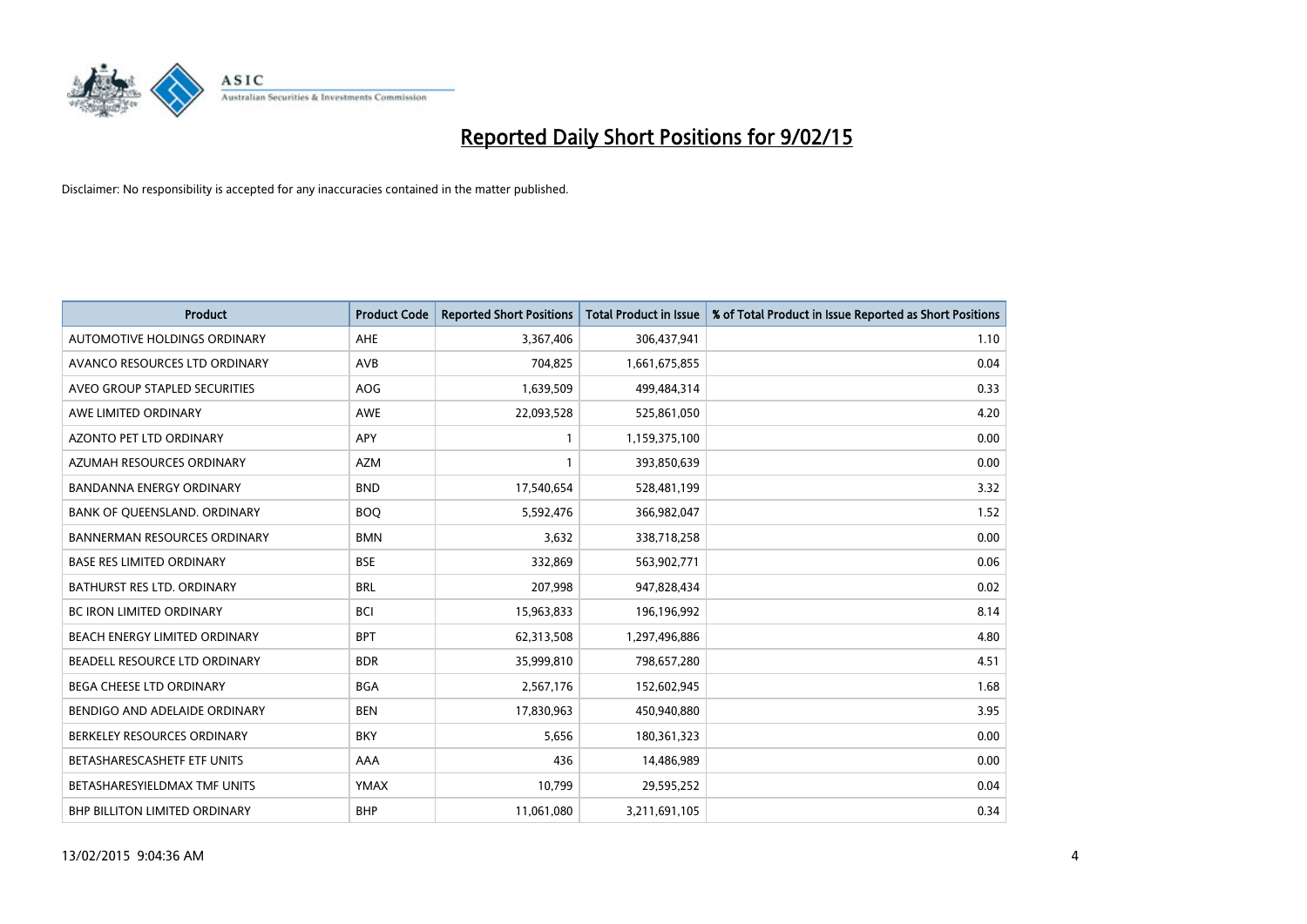

| <b>Product</b>                       | <b>Product Code</b> | <b>Reported Short Positions</b> | <b>Total Product in Issue</b> | % of Total Product in Issue Reported as Short Positions |
|--------------------------------------|---------------------|---------------------------------|-------------------------------|---------------------------------------------------------|
| <b>BIGAIR GROUP LIMITED ORDINARY</b> | <b>BGL</b>          | 9,750                           | 174,695,976                   | 0.01                                                    |
| <b>BILLABONG ORDINARY</b>            | <b>BBG</b>          | 7,180,186                       | 990,370,034                   | 0.73                                                    |
| <b>BLACKMORES LIMITED ORDINARY</b>   | BKL                 | 4,055                           | 17,224,284                    | 0.02                                                    |
| BLUESCOPE STEEL LTD ORDINARY         | <b>BSL</b>          | 6,301,545                       | 559,227,871                   | 1.13                                                    |
| <b>BOART LONGYEAR ORDINARY</b>       | <b>BLY</b>          | 19,145,455                      | 930,864,944                   | 2.06                                                    |
| BORA BORA RESOURCES ORDINARY         | <b>BBR</b>          | 247,808                         | 35,970,000                    | 0.69                                                    |
| BORAL LIMITED. ORDINARY              | <b>BLD</b>          | 12,512,025                      | 782,736,249                   | 1.60                                                    |
| <b>BRADKEN LIMITED ORDINARY</b>      | <b>BKN</b>          | 1,695,479                       | 171,027,249                   | 0.99                                                    |
| <b>BRAMBLES LIMITED ORDINARY</b>     | <b>BXB</b>          | 3,171,157                       | 1,566,283,630                 | 0.20                                                    |
| BREVILLE GROUP LTD ORDINARY          | <b>BRG</b>          | 3,693,335                       | 130,095,322                   | 2.84                                                    |
| BRICKWORKS LIMITED ORDINARY          | <b>BKW</b>          | 62,005                          | 148,403,478                   | 0.04                                                    |
| BT INVESTMENT MNGMNT ORDINARY        | <b>BTT</b>          | 13,793                          | 292,408,424                   | 0.00                                                    |
| <b>BURSON GROUP LTD ORDINARY</b>     | <b>BAP</b>          | 360,722                         | 163,585,666                   | 0.22                                                    |
| <b>BURU ENERGY ORDINARY</b>          | <b>BRU</b>          | 15,427,815                      | 339,997,078                   | 4.54                                                    |
| <b>BWP TRUST ORDINARY UNITS</b>      | <b>BWP</b>          | 15,234,223                      | 639,724,826                   | 2.38                                                    |
| CABCHARGE AUSTRALIA ORDINARY         | CAB                 | 9,028,132                       | 120,430,683                   | 7.50                                                    |
| <b>CADENCE CAPITAL ORDINARY</b>      | <b>CDM</b>          | 66,357                          | 199,939,503                   | 0.03                                                    |
| CALTEX AUSTRALIA ORDINARY            | <b>CTX</b>          | 436,271                         | 270,000,000                   | 0.16                                                    |
| CAPE LAMBERT RES LTD ORDINARY        | <b>CFE</b>          | 280,137                         | 626,686,586                   | 0.04                                                    |
| CAPITOL HEALTH ORDINARY              | CAJ                 | 371,892                         | 496,244,861                   | 0.07                                                    |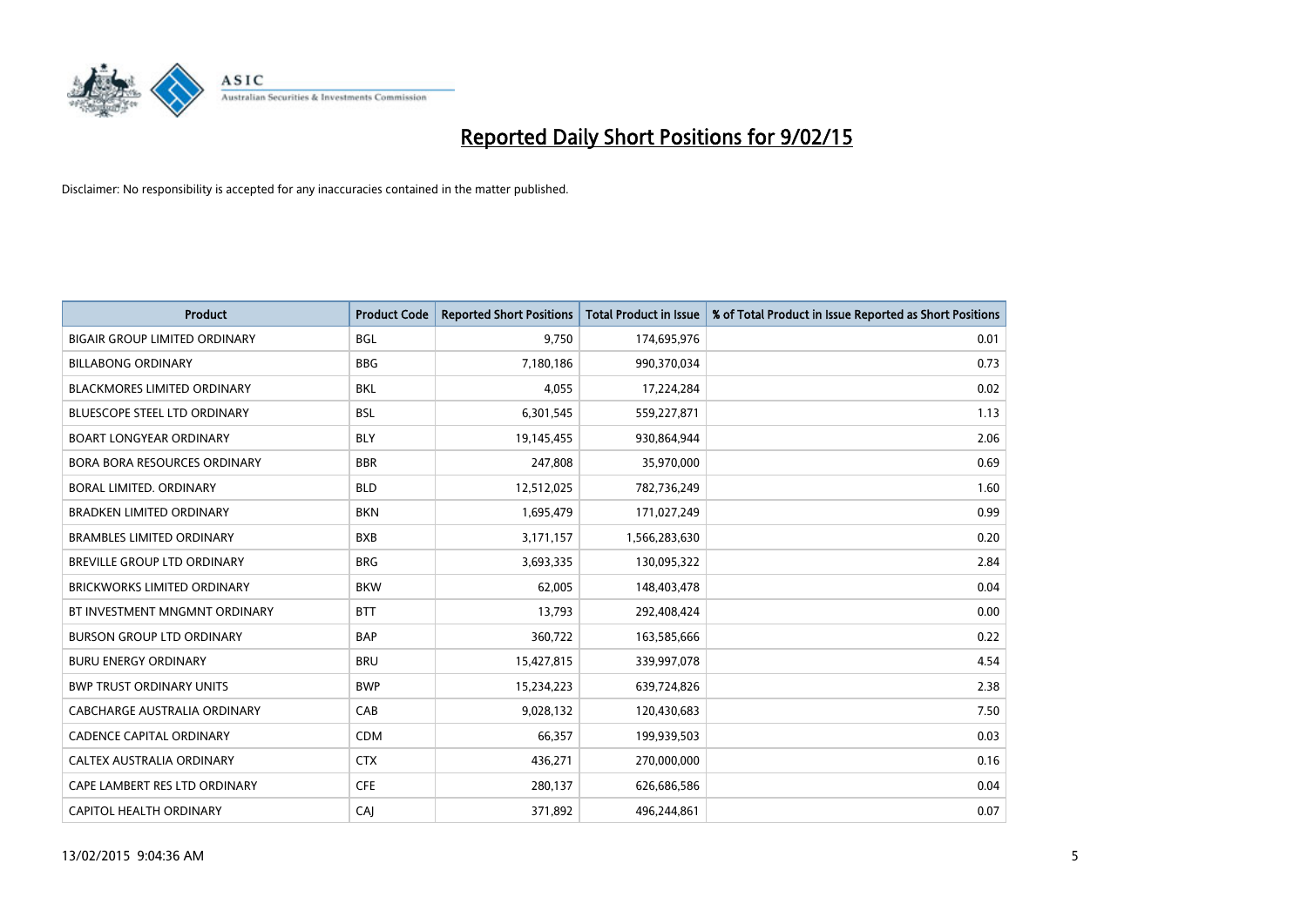

| <b>Product</b>                          | <b>Product Code</b> | <b>Reported Short Positions</b> | <b>Total Product in Issue</b> | % of Total Product in Issue Reported as Short Positions |
|-----------------------------------------|---------------------|---------------------------------|-------------------------------|---------------------------------------------------------|
| <b>CARDNO LIMITED ORDINARY</b>          | CDD                 | 17,065,400                      | 164,564,684                   | 10.37                                                   |
| CARNARVON PETROLEUM ORDINARY            | <b>CVN</b>          | 1,753,897                       | 988,295,069                   | 0.18                                                    |
| <b>CARNEGIE WAVE ENERGY ORDINARY</b>    | <b>CWE</b>          | 163,023                         | 1,742,824,771                 | 0.01                                                    |
| CARSALES.COM LTD ORDINARY               | <b>CRZ</b>          | 14,512,505                      | 239,001,759                   | 6.07                                                    |
| <b>CASH CONVERTERS ORDINARY</b>         | CCV                 | 5,754,176                       | 478,876,525                   | 1.20                                                    |
| CEDAR WOODS PROP. ORDINARY              | <b>CWP</b>          | 256,393                         | 78,336,371                    | 0.33                                                    |
| CENTRAL PETROLEUM ORDINARY              | <b>CTP</b>          | 5,737                           | 368,718,957                   | 0.00                                                    |
| CENTURIA METRO REIT STAPLED             | <b>CMA</b>          | 698,404                         | 71,500,158                    | 0.98                                                    |
| CFS RETAIL TRUST GRP STAPLED SECURITIES | <b>CFX</b>          | 4,662,092                       | 3,050,355,727                 | 0.15                                                    |
| <b>CHALLENGER LIMITED ORDINARY</b>      | <b>CGF</b>          | 1,763,442                       | 569,725,821                   | 0.31                                                    |
| CHARTER HALL GROUP STAPLED US PROHIBIT. | <b>CHC</b>          | 564,467                         | 355,161,540                   | 0.16                                                    |
| <b>CHARTER HALL RETAIL UNITS</b>        | <b>CQR</b>          | 12,516,757                      | 372,893,153                   | 3.36                                                    |
| <b>CHORUS LIMITED ORDINARY</b>          | <b>CNU</b>          | 492,695                         | 396,369,767                   | 0.12                                                    |
| CLINUVEL PHARMACEUT, ORDINARY           | <b>CUV</b>          | 10,865                          | 44,497,287                    | 0.02                                                    |
| COAL OF AFRICA LTD ORDINARY             | <b>CZA</b>          | 426                             | 1,599,368,613                 | 0.00                                                    |
| COCA-COLA AMATIL ORDINARY               | <b>CCL</b>          | 23,316,384                      | 763,590,249                   | 3.05                                                    |
| COCHLEAR LIMITED ORDINARY               | <b>COH</b>          | 5,158,956                       | 57,081,775                    | 9.04                                                    |
| COCKATOO COAL ORDINARY                  | <b>COK</b>          | 167,987                         | 4,560,196,928                 | 0.00                                                    |
| <b>CODAN LIMITED ORDINARY</b>           | <b>CDA</b>          | 12,460                          | 177,063,244                   | 0.01                                                    |
| <b>COFFEY INTERNATIONAL ORDINARY</b>    | <b>COF</b>          | 4,160                           | 255,833,165                   | 0.00                                                    |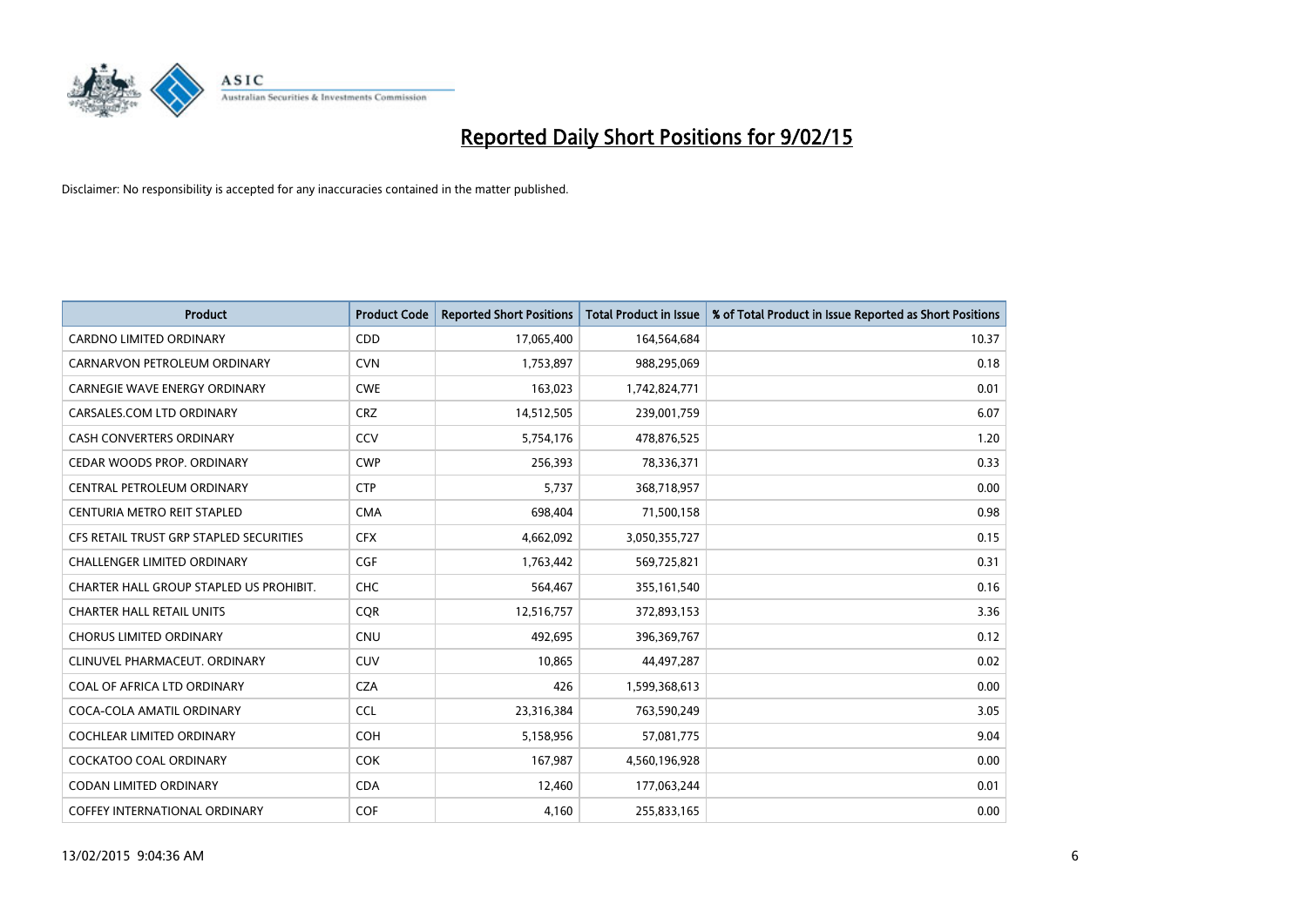

| <b>Product</b>                          | <b>Product Code</b> | <b>Reported Short Positions</b> | <b>Total Product in Issue</b> | % of Total Product in Issue Reported as Short Positions |
|-----------------------------------------|---------------------|---------------------------------|-------------------------------|---------------------------------------------------------|
| <b>COKAL LTD ORDINARY</b>               | <b>CKA</b>          | 6.820                           | 471,487,926                   | 0.00                                                    |
| <b>COLLECTION HOUSE ORDINARY</b>        | <b>CLH</b>          | 1,880,649                       | 130,443,227                   | 1.44                                                    |
| COMMONWEALTH BANK, ORDINARY             | <b>CBA</b>          | 21,069,033                      | 1,621,319,194                 | 1.30                                                    |
| <b>COMPASS RESOURCES ORDINARY</b>       | <b>CMR</b>          | 7,472                           | 1,403,744,100                 | 0.00                                                    |
| <b>COMPUTERSHARE LTD ORDINARY</b>       | <b>CPU</b>          | 5,289,757                       | 556,203,079                   | 0.95                                                    |
| <b>COOPER ENERGY LTD ORDINARY</b>       | <b>COE</b>          | 508,412                         | 331,905,323                   | 0.15                                                    |
| <b>CORP TRAVEL LIMITED ORDINARY</b>     | <b>CTD</b>          | 895,460                         | 96,993,355                    | 0.92                                                    |
| COVER-MORE GRP LTD ORDINARY             | <b>CVO</b>          | 5,598,275                       | 317,750,000                   | 1.76                                                    |
| <b>CREDIT CORP GROUP ORDINARY</b>       | CCP                 | 432,563                         | 46,296,407                    | 0.93                                                    |
| <b>CROMWELL PROP STAPLED SECURITIES</b> | <b>CMW</b>          | 21,455,357                      | 1,735,299,783                 | 1.24                                                    |
| CROWN RESORTS LTD ORDINARY              | <b>CWN</b>          | 19,380,035                      | 728,394,185                   | 2.66                                                    |
| <b>CSG LIMITED ORDINARY</b>             | CSV                 | 416,408                         | 284,148,839                   | 0.15                                                    |
| <b>CSL LIMITED ORDINARY</b>             | <b>CSL</b>          | 857,763                         | 473,894,153                   | 0.18                                                    |
| <b>CSR LIMITED ORDINARY</b>             | <b>CSR</b>          | 12,976,046                      | 506,000,315                   | 2.56                                                    |
| <b>CUDECO LIMITED ORDINARY</b>          | CDU                 | 9,037,275                       | 248,722,167                   | 3.63                                                    |
| DECMIL GROUP LIMITED ORDINARY           | <b>DCG</b>          | 877,582                         | 168,657,794                   | 0.52                                                    |
| DEVINE LIMITED ORDINARY                 | <b>DVN</b>          | 1,548                           | 158,730,556                   | 0.00                                                    |
| DEXUS PROPERTY GROUP STAPLED UNITS      | <b>DXS</b>          | 1,957,112                       | 905,531,797                   | 0.22                                                    |
| DICK SMITH HLDGS ORDINARY               | <b>DSH</b>          | 14,493,291                      | 236,511,364                   | 6.13                                                    |
| DISCOVERY METALS LTD ORDINARY           | <b>DML</b>          | 344,314                         | 644,039,581                   | 0.05                                                    |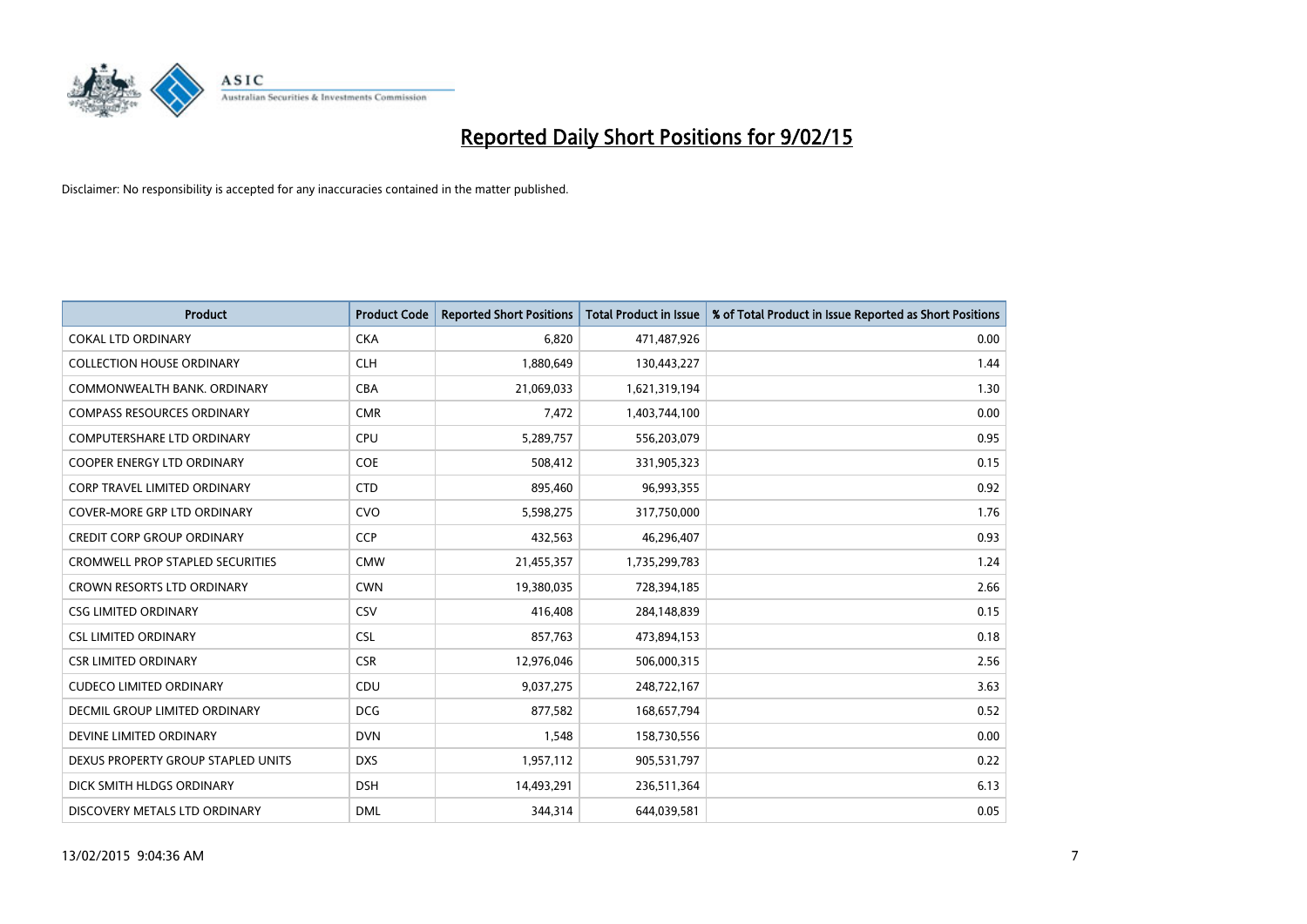

| <b>Product</b>                          | <b>Product Code</b> | <b>Reported Short Positions</b> | <b>Total Product in Issue</b> | % of Total Product in Issue Reported as Short Positions |
|-----------------------------------------|---------------------|---------------------------------|-------------------------------|---------------------------------------------------------|
| DOMINO PIZZA ENTERPR ORDINARY           | <b>DMP</b>          | 1,890,911                       | 86,160,773                    | 2.19                                                    |
| DONACO INTERNATIONAL DEFERRED EX OPTION | <b>DNAN</b>         | 1,245,967                       | 3,026,655                     | 41.17                                                   |
| DONACO INTERNATIONAL ORDINARY           | <b>DNA</b>          | 9,103,818                       | 460,829,513                   | 1.98                                                    |
| DORAY MINERALS LTD ORDINARY             | <b>DRM</b>          | 310,000                         | 231,500,935                   | 0.13                                                    |
| DOWNER EDI LIMITED ORDINARY             | <b>DOW</b>          | 27,075,732                      | 435,399,975                   | 6.22                                                    |
| DRILLSEARCH ENERGY ORDINARY             | <b>DLS</b>          | 7,578,784                       | 461,101,450                   | 1.64                                                    |
| DUET GROUP STAPLED US PROHIBIT.         | <b>DUE</b>          | 18,447,350                      | 1,493,678,915                 | 1.24                                                    |
| DULUXGROUP LIMITED ORDINARY             | <b>DLX</b>          | 757,846                         | 388,543,268                   | 0.20                                                    |
| ECHO ENTERTAINMENT ORDINARY             | <b>EGP</b>          | 5,163,025                       | 825,672,730                   | 0.63                                                    |
| <b>ELDERS LIMITED ORDINARY</b>          | <b>ELD</b>          | 886,905                         | 83,734,671                    | 1.06                                                    |
| <b>EMECO HOLDINGS ORDINARY</b>          | <b>EHL</b>          | 13,095,116                      | 599,675,707                   | 2.18                                                    |
| <b>ENDEAVOUR MIN CORP CDI 1:1</b>       | <b>EVR</b>          | 56,662                          | 46,222,520                    | 0.12                                                    |
| ENERGY RESOURCES ORDINARY 'A'           | <b>ERA</b>          | 10,352,686                      | 517,725,062                   | 2.00                                                    |
| ENERGY WORLD CORPOR. ORDINARY           | <b>EWC</b>          | 49,209,406                      | 1,734,166,672                 | 2.84                                                    |
| <b>ENSOGO LIMITED ORDINARY</b>          | E88                 | 212,388                         | 426,069,834                   | 0.05                                                    |
| EQUATORIAL RES LTD ORDINARY             | EQX                 | 33                              | 124,445,353                   | 0.00                                                    |
| EQUITY TRUSTEES ORDINARY                | EQT                 | 50,727                          | 19,270,117                    | 0.26                                                    |
| ERM POWER LIMITED ORDINARY              | EPW                 | 855,887                         | 241,689,186                   | 0.35                                                    |
| ESTIA HEALTH LTD ORDINARY               | EHE                 | 1,889,795                       | 180,885,580                   | 1.04                                                    |
| EUREKA GROUP LTD ORDINARY               | <b>EGH</b>          | 670,000                         | 156,766,594                   | 0.43                                                    |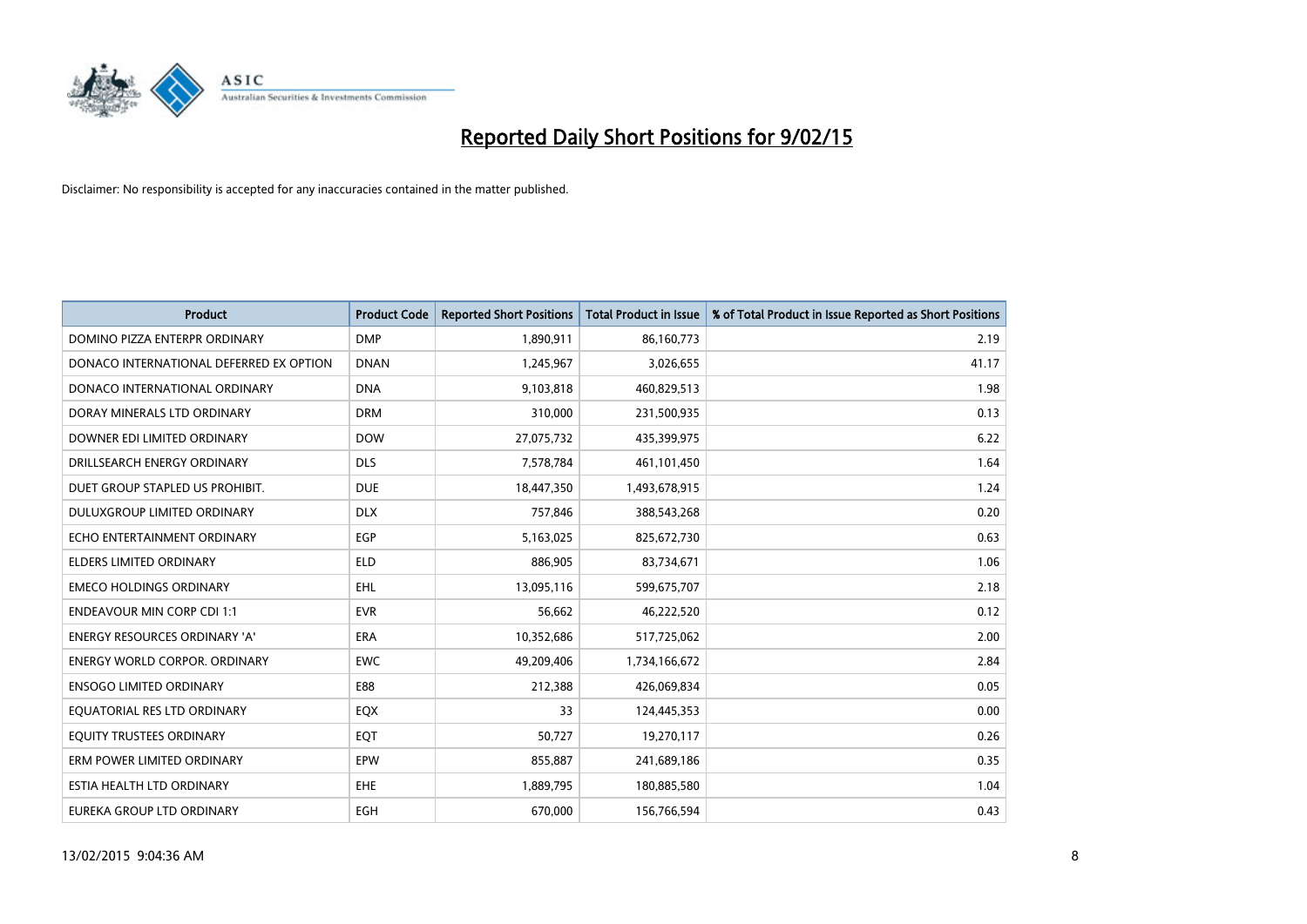

| <b>Product</b>                         | <b>Product Code</b> | <b>Reported Short Positions</b> | <b>Total Product in Issue</b> | % of Total Product in Issue Reported as Short Positions |
|----------------------------------------|---------------------|---------------------------------|-------------------------------|---------------------------------------------------------|
| EVOLUTION MINING LTD ORDINARY          | <b>EVN</b>          | 26,866,849                      | 714,921,647                   | 3.76                                                    |
| FAIRFAX MEDIA LTD ORDINARY             | <b>FXI</b>          | 42,406,756                      | 2,351,955,725                 | 1.80                                                    |
| <b>FANTASTIC HOLDINGS ORDINARY</b>     | <b>FAN</b>          | 11,409                          | 103,257,398                   | 0.01                                                    |
| <b>FAR LTD ORDINARY</b>                | <b>FAR</b>          | 10,536,604                      | 3,127,058,427                 | 0.34                                                    |
| FEDERATION CNTRES ORD/UNIT STAPLED SEC | <b>FDC</b>          | 1,777,044                       | 1,427,641,565                 | 0.12                                                    |
| FINBAR GROUP LIMITED ORDINARY          | <b>FRI</b>          | 7,447                           | 228,720,815                   | 0.00                                                    |
| FISHER & PAYKEL H. ORDINARY            | <b>FPH</b>          | 726                             | 557,860,102                   | 0.00                                                    |
| FLEETWOOD CORP ORDINARY                | <b>FWD</b>          | 1,473,393                       | 61,039,412                    | 2.41                                                    |
| FLETCHER BUILDING ORDINARY             | <b>FBU</b>          | 1,278,143                       | 687,854,788                   | 0.19                                                    |
| FLEXIGROUP LIMITED ORDINARY            | <b>FXL</b>          | 7,871,222                       | 304,096,060                   | 2.59                                                    |
| FLIGHT CENTRE TRAVEL ORDINARY          | <b>FLT</b>          | 8,660,741                       | 100,734,279                   | 8.60                                                    |
| FLINDERS MINES LTD ORDINARY            | <b>FMS</b>          | 56,091                          | 2,762,995,689                 | 0.00                                                    |
| FOCUS MINERALS LTD ORDINARY            | <b>FML</b>          | 2,433,387                       | 9,137,375,877                 | 0.03                                                    |
| <b>FOLKESTONE EDU TRUST UNITS</b>      | <b>FET</b>          | 93,549                          | 244,378,866                   | 0.04                                                    |
| FONTERRA SHARE FUND ORDINARY UNITS     | <b>FSF</b>          | 14,468                          | 121,855,834                   | 0.01                                                    |
| FORTESCUE METALS GRP ORDINARY          | <b>FMG</b>          | 334,916,888                     | 3,113,798,151                 | 10.76                                                   |
| FREEDOM FOOD LTD ORDINARY              | <b>FNP</b>          | 40,276                          | 152,689,663                   | 0.03                                                    |
| <b>G.U.D. HOLDINGS ORDINARY</b>        | GUD                 | 2,863,331                       | 70,939,492                    | 4.04                                                    |
| <b>G8 EDUCATION LIMITED ORDINARY</b>   | <b>GEM</b>          | 12,001,844                      | 359,151,207                   | 3.34                                                    |
| <b>GALAXY RESOURCES ORDINARY</b>       | <b>GXY</b>          | 831,022                         | 1,064,783,990                 | 0.08                                                    |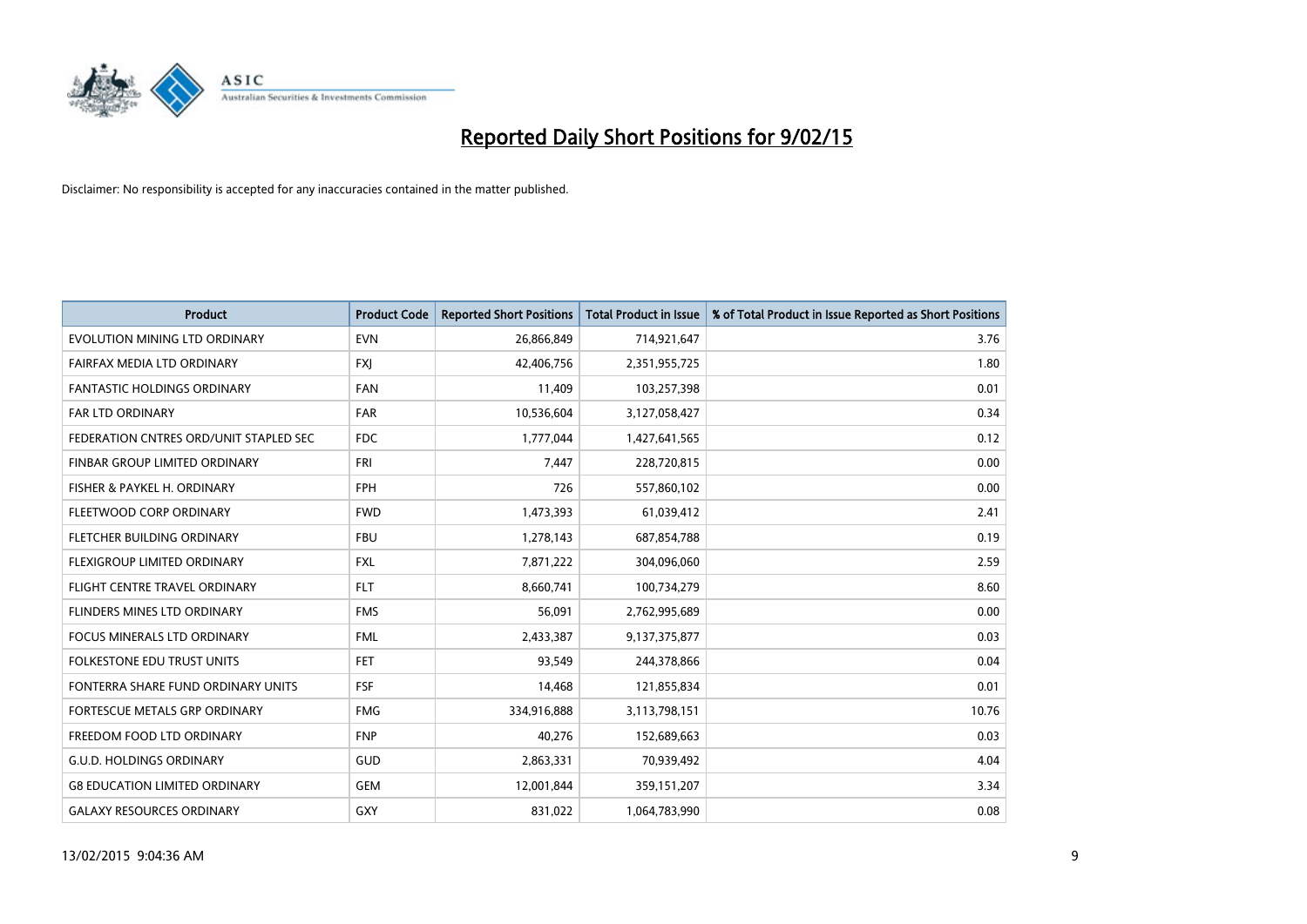

| <b>Product</b>                                   | <b>Product Code</b> | <b>Reported Short Positions</b> | <b>Total Product in Issue</b> | % of Total Product in Issue Reported as Short Positions |
|--------------------------------------------------|---------------------|---------------------------------|-------------------------------|---------------------------------------------------------|
| <b>GBST HOLDINGS ORDINARY</b>                    | <b>GBT</b>          | 15,751                          | 66,561,725                    | 0.02                                                    |
| <b>GDI PROPERTY GRP STAPLED SECURITIES</b>       | <b>GDI</b>          | 465,216                         | 567,575,025                   | 0.08                                                    |
| <b>GENESIS ENERGY LTD ORDINARY</b>               | <b>GNE</b>          | 5,593                           | 1,000,000,000                 | 0.00                                                    |
| <b>GENETIC TECHNOLOGIES ORDINARY</b>             | <b>GTG</b>          | 2,646,750                       | 1,080,648,255                 | 0.24                                                    |
| <b>GENWORTH MORTGAGE ORDINARY</b>                | <b>GMA</b>          | 20,347,756                      | 650,000,000                   | 3.13                                                    |
| <b>GEODYNAMICS LIMITED ORDINARY</b>              | GDY                 | 819                             | 435,880,130                   | 0.00                                                    |
| <b>GINDALBIE METALS LTD ORDINARY</b>             | <b>GBG</b>          | 31,267,905                      | 1,495,448,025                 | 2.09                                                    |
| <b>GLOBAL VALUE FND LTD ORDINARY</b>             | <b>GVF</b>          | 45,138                          | 54,980,101                    | 0.08                                                    |
| <b>GOLD ROAD RES LTD ORDINARY</b>                | GOR                 | 1,661,619                       | 594,881,822                   | 0.28                                                    |
| <b>GOODMAN FIELDER, ORDINARY</b>                 | GFF                 | 6,172,166                       | 1,955,559,207                 | 0.32                                                    |
| <b>GOODMAN GROUP STAPLED</b>                     | <b>GMG</b>          | 14,102,761                      | 1,745,460,061                 | 0.81                                                    |
| <b>GPT GROUP STAPLED SEC.</b>                    | <b>GPT</b>          | 6,042,071                       | 1,762,293,107                 | 0.34                                                    |
| <b>GRAINCORP LIMITED A CLASS ORDINARY</b>        | <b>GNC</b>          | 14,543,555                      | 228,855,628                   | 6.35                                                    |
| <b>GRANGE RESOURCES, ORDINARY</b>                | <b>GRR</b>          | 9,064,389                       | 1,157,338,698                 | 0.78                                                    |
| <b>GREENCROSS LIMITED ORDINARY</b>               | <b>GXL</b>          | 2,755,950                       | 111,447,503                   | 2.47                                                    |
| <b>GREENLAND MIN EN LTD ORDINARY</b>             | GGG                 | 6,178,653                       | 669,389,552                   | 0.92                                                    |
| <b>GROWTHPOINT PROPERTY ORD/UNIT STAPLED SEC</b> | GOZ                 | 752,252                         | 554,602,697                   | 0.14                                                    |
| <b>GRYPHON MINERALS LTD ORDINARY</b>             | GRY                 | 2,276,821                       | 401,290,987                   | 0.57                                                    |
| <b>GUILDFORD COAL LTD ORDINARY</b>               | <b>GUF</b>          | 49,999                          | 917,612,681                   | 0.01                                                    |
| <b>GWA GROUP LTD ORDINARY</b>                    | <b>GWA</b>          | 15,841,588                      | 306,533,770                   | 5.17                                                    |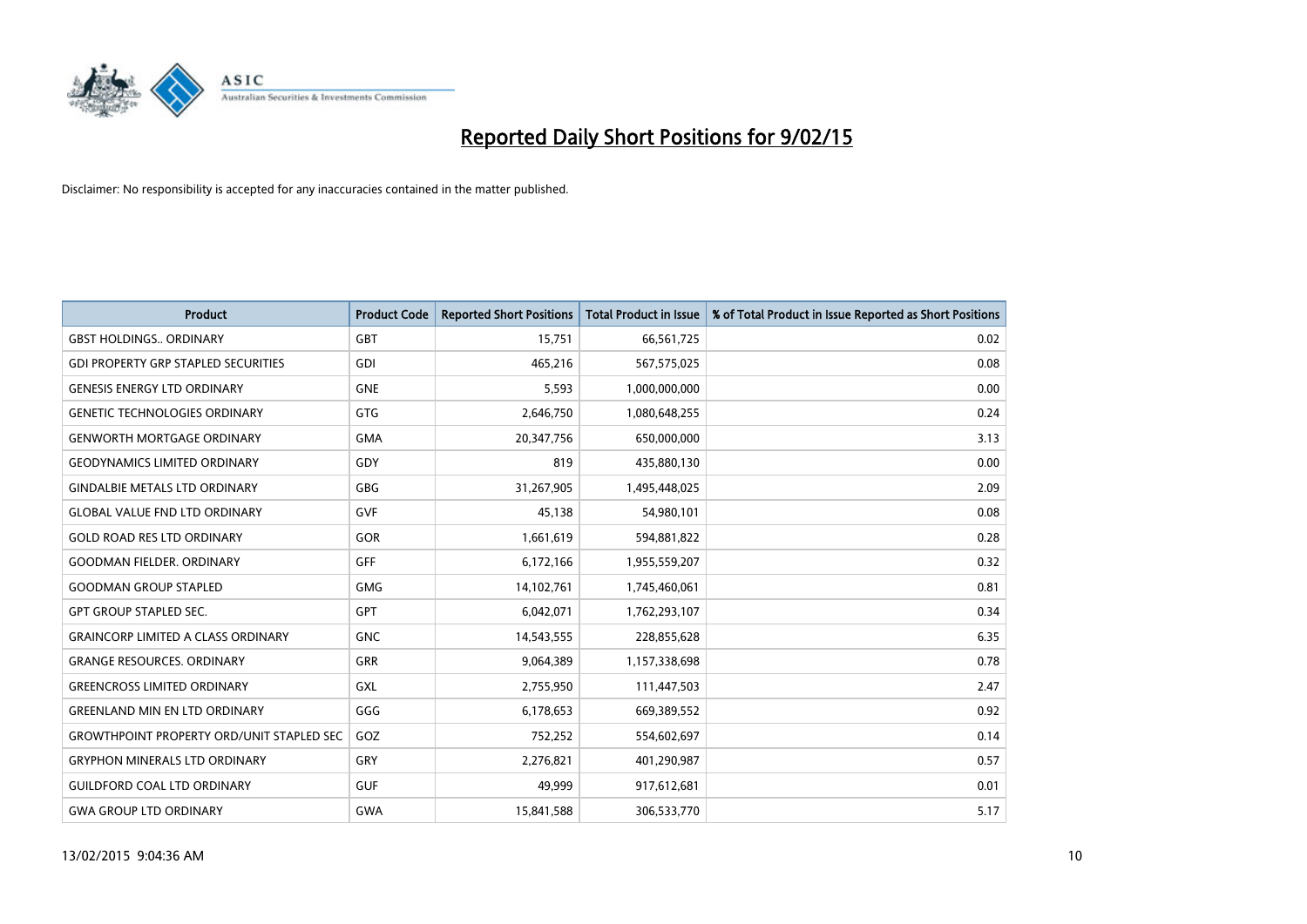

| <b>Product</b>                           | <b>Product Code</b> | <b>Reported Short Positions</b> | <b>Total Product in Issue</b> | % of Total Product in Issue Reported as Short Positions |
|------------------------------------------|---------------------|---------------------------------|-------------------------------|---------------------------------------------------------|
| <b>HARVEY NORMAN ORDINARY</b>            | <b>HVN</b>          | 38,195,867                      | 1,110,603,911                 | 3.44                                                    |
| HEALTHSCOPE LIMITED. ORDINARY            | <b>HSO</b>          | 13,498,281                      | 1,732,094,838                 | 0.78                                                    |
| <b>HENDERSON GROUP CDI 1:1</b>           | HGG                 | 3,038,472                       | 753,392,858                   | 0.40                                                    |
| HFA HOLDINGS LIMITED ORDINARY            | <b>HFA</b>          | 308                             | 162,147,897                   | 0.00                                                    |
| HILLGROVE RES LTD ORDINARY               | <b>HGO</b>          | 105,596                         | 147,798,623                   | 0.07                                                    |
| <b>HILLS LTD ORDINARY</b>                | <b>HIL</b>          | 1,578,086                       | 231,985,526                   | 0.68                                                    |
| HORIZON OIL LIMITED ORDINARY             | <b>HZN</b>          | 44,699,277                      | 1,301,981,265                 | 3.43                                                    |
| <b>HOTEL PROPERTY STAPLED</b>            | <b>HPI</b>          | 112,493                         | 146,105,439                   | 0.08                                                    |
| ICAR ASIA LTD ORDINARY                   | ICQ                 | 186,282                         | 217,769,656                   | 0.09                                                    |
| <b>IINET LIMITED ORDINARY</b>            | <b>IIN</b>          | 9,520,181                       | 162,163,526                   | 5.87                                                    |
| <b>ILUKA RESOURCES ORDINARY</b>          | ILU                 | 23,155,285                      | 418,700,517                   | 5.53                                                    |
| <b>IMDEX LIMITED ORDINARY</b>            | <b>IMD</b>          | 1,691,560                       | 216,203,136                   | 0.78                                                    |
| IMF BENTHAM LTD ORDINARY                 | <b>IMF</b>          | 4,476,226                       | 166,580,957                   | 2.69                                                    |
| <b>INCITEC PIVOT ORDINARY</b>            | IPL                 | 27,838,858                      | 1,675,621,466                 | 1.66                                                    |
| INDEPENDENCE GROUP ORDINARY              | <b>IGO</b>          | 1,907,839                       | 234,256,573                   | 0.81                                                    |
| <b>INDUSTRIA REIT STAPLED</b>            | <b>IDR</b>          | 663,283                         | 125,000,001                   | 0.53                                                    |
| <b>INFIGEN ENERGY STAPLED SECURITIES</b> | <b>IFN</b>          | 3,584,574                       | 767,887,581                   | 0.47                                                    |
| INFOMEDIA LTD ORDINARY                   | <b>IFM</b>          | 820,777                         | 307,127,687                   | 0.27                                                    |
| <b>INGENIA GROUP STAPLED SECURITIES</b>  | <b>INA</b>          | 10,709,998                      | 878,851,910                   | 1.22                                                    |
| INSURANCE AUSTRALIA ORDINARY             | IAG                 | 7,831,451                       | 2,341,618,048                 | 0.33                                                    |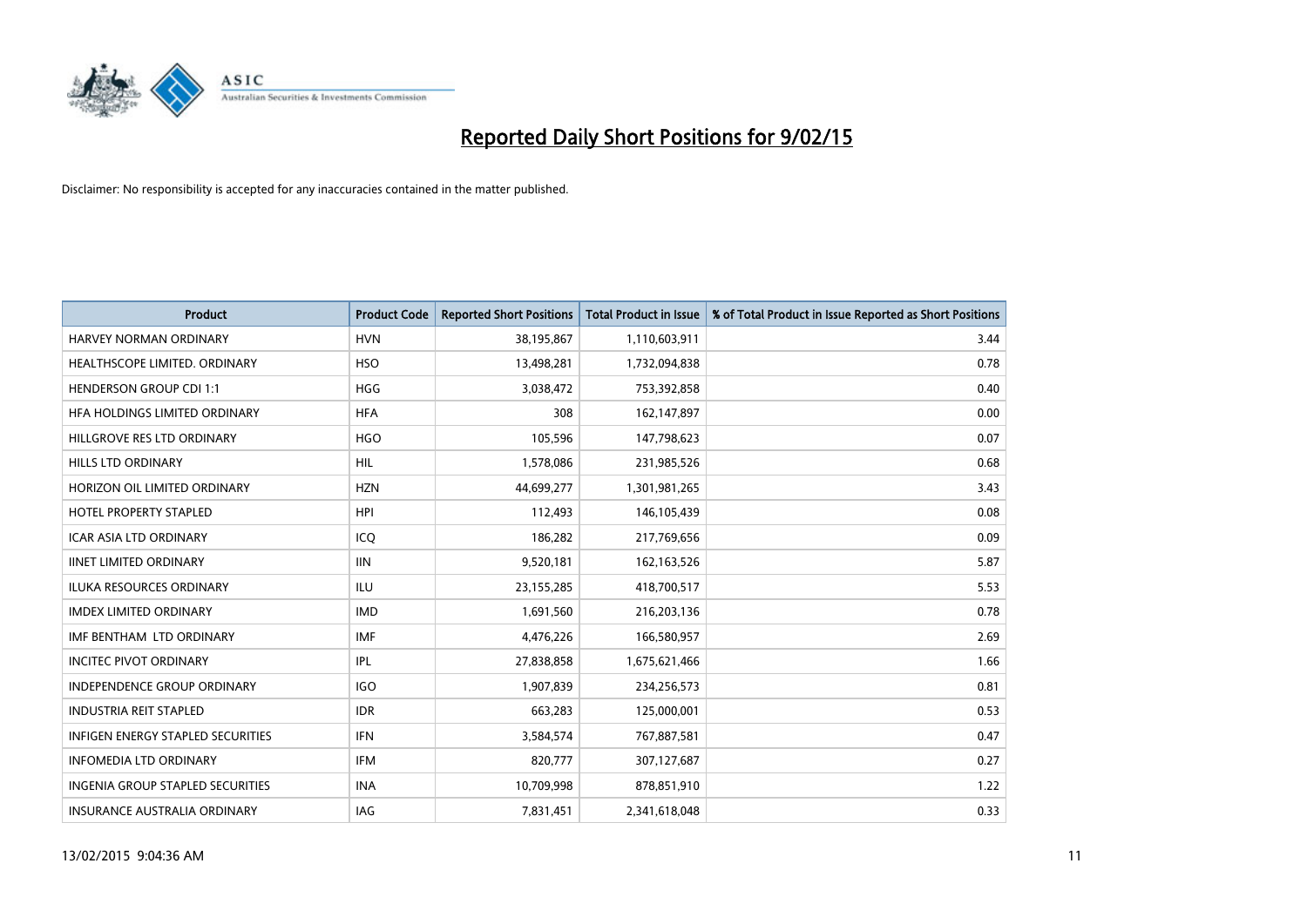

| <b>Product</b>                                | <b>Product Code</b> | <b>Reported Short Positions</b> | <b>Total Product in Issue</b> | % of Total Product in Issue Reported as Short Positions |
|-----------------------------------------------|---------------------|---------------------------------|-------------------------------|---------------------------------------------------------|
| <b>INTREPID MINES ORDINARY</b>                | <b>IAU</b>          | 818,920                         | 369,869,196                   | 0.22                                                    |
| INTUERI EDU GRP LTD ORDINARY                  | <b>IOE</b>          | 152                             | 100,000,000                   | 0.00                                                    |
| <b>INVESTA OFFICE FUND STAPLED SECURITIES</b> | <b>IOF</b>          | 2,160,727                       | 614,047,458                   | 0.35                                                    |
| <b>INVOCARE LIMITED ORDINARY</b>              | <b>IVC</b>          | 3,972,542                       | 110,030,298                   | 3.61                                                    |
| <b>IOOF HOLDINGS LTD ORDINARY</b>             | IFL                 | 14,456,041                      | 300,133,752                   | 4.82                                                    |
| <b>IPH LIMITED ORDINARY</b>                   | IPH                 | 566,666                         | 157,559,499                   | 0.36                                                    |
| <b>IPROPERTY GROUP LTD ORDINARY</b>           | <b>IPP</b>          | 3,702,294                       | 186,703,204                   | 1.98                                                    |
| <b>IRESS LIMITED ORDINARY</b>                 | <b>IRE</b>          | 6,195,443                       | 159,097,319                   | 3.89                                                    |
| <b>ISELECT LTD ORDINARY</b>                   | <b>ISU</b>          | 1,976,526                       | 261,489,894                   | 0.76                                                    |
| <b>ISENTIA GROUP LTD ORDINARY</b>             | <b>ISD</b>          | 598,620                         | 200,000,001                   | 0.30                                                    |
| <b>ISENTRIC LTD. ORDINARY</b>                 | ICU                 | 39,829                          | 87,250,949                    | 0.05                                                    |
| JAMES HARDIE INDUST CHESS DEPOSITARY INT      | <b>IHX</b>          | 12,742,612                      | 445,256,278                   | 2.86                                                    |
| <b>JAPARA HEALTHCARE LT ORDINARY</b>          | <b>IHC</b>          | 18,906,335                      | 263,046,592                   | 7.19                                                    |
| <b>JB HI-FI LIMITED ORDINARY</b>              | <b>JBH</b>          | 9,450,558                       | 98,950,309                    | 9.55                                                    |
| KAROON GAS AUSTRALIA ORDINARY                 | <b>KAR</b>          | 22,846,551                      | 246,608,239                   | 9.26                                                    |
| KATHMANDU HOLD LTD ORDINARY                   | <b>KMD</b>          | 8,658,199                       | 201,484,583                   | 4.30                                                    |
| <b>KBL MINING LIMITED ORDINARY</b>            | KBL                 | 1,820                           | 396,535,629                   | 0.00                                                    |
| KINGSGATE CONSOLID. ORDINARY                  | <b>KCN</b>          | 20,070,391                      | 223,584,937                   | 8.98                                                    |
| KINGSROSE MINING LTD ORDINARY                 | <b>KRM</b>          | 318,098                         | 358,611,493                   | 0.09                                                    |
| KOGI IRON LTD ORDINARY                        | KFE                 | 654,562                         | 376,669,836                   | 0.17                                                    |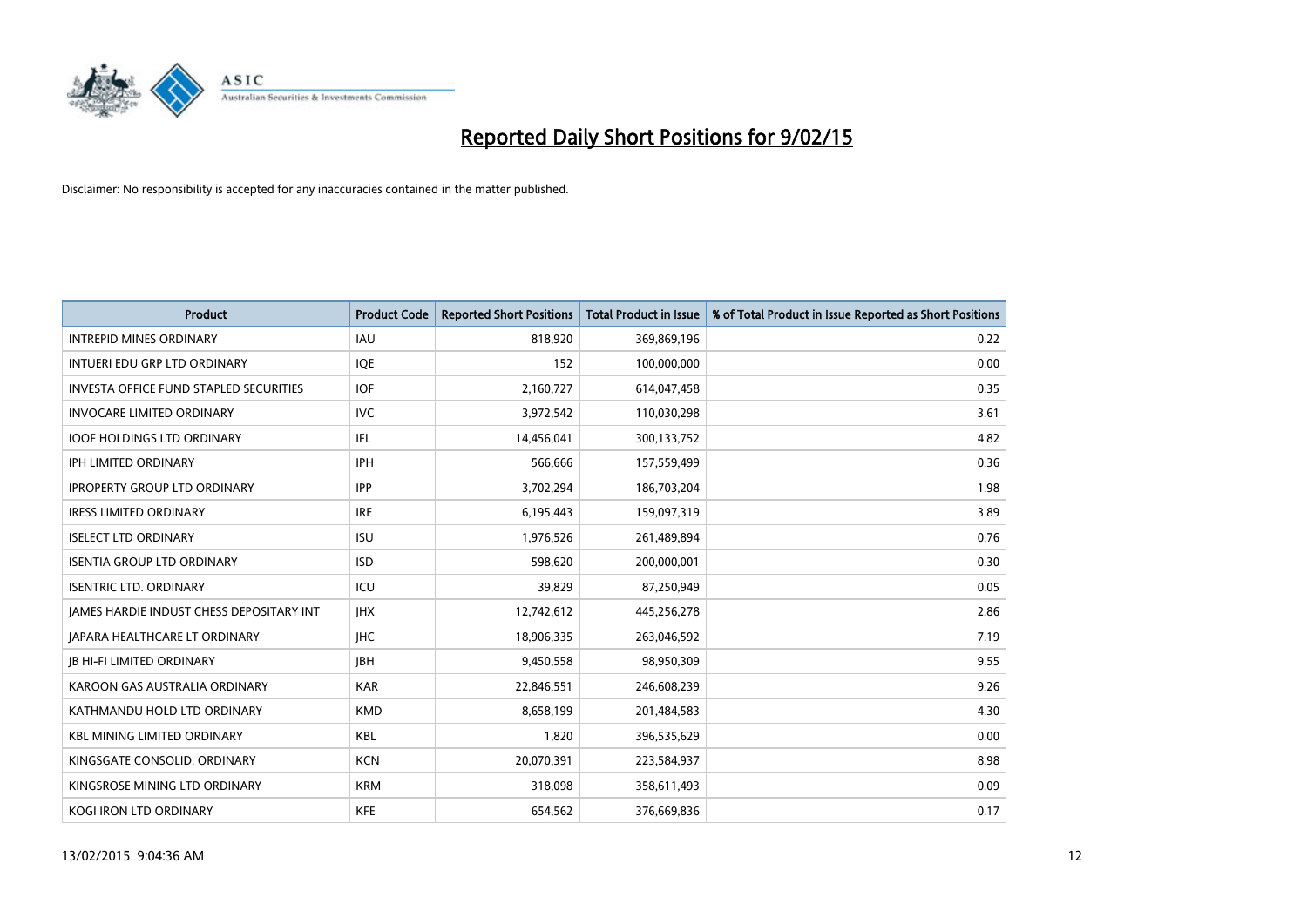

| <b>Product</b>                        | <b>Product Code</b> | <b>Reported Short Positions</b> | <b>Total Product in Issue</b> | % of Total Product in Issue Reported as Short Positions |
|---------------------------------------|---------------------|---------------------------------|-------------------------------|---------------------------------------------------------|
| LEIGHTON HOLDINGS ORDINARY            | LEI                 | 6,242,169                       | 338,503,563                   | 1.84                                                    |
| LEND LEASE GROUP UNIT/ORD STAPLED     | LLC                 | 2,632,092                       | 579,596,726                   | 0.45                                                    |
| LIQUEFIED NATURAL ORDINARY            | <b>LNG</b>          | 15,664,169                      | 462,643,201                   | 3.39                                                    |
| LONESTAR RESO LTD ORDINARY            | <b>LNR</b>          | 115,481                         | 752,187,211                   | 0.02                                                    |
| <b>LYNAS CORPORATION ORDINARY</b>     | <b>LYC</b>          | 87,443,670                      | 3,370,958,700                 | 2.59                                                    |
| <b>M2 GRP LTD ORDINARY</b>            | <b>MTU</b>          | 2,118,815                       | 181,905,060                   | 1.16                                                    |
| <b>MACA LIMITED ORDINARY</b>          | <b>MLD</b>          | 972,896                         | 232,676,373                   | 0.42                                                    |
| <b>MACMAHON HOLDINGS ORDINARY</b>     | MAH                 | 813,807                         | 1,261,699,966                 | 0.06                                                    |
| MACO ATLAS ROADS GRP ORDINARY STAPLED | <b>MOA</b>          | 13,746,596                      | 511,538,852                   | 2.69                                                    |
| MACOUARIE GROUP LTD ORDINARY          | <b>MOG</b>          | 762,372                         | 324,342,024                   | 0.24                                                    |
| MAGELLAN FIN GRP LTD ORDINARY         | <b>MFG</b>          | 1,851,576                       | 159,818,691                   | 1.16                                                    |
| <b>MANTRA GROUP LTD ORDINARY</b>      | <b>MTR</b>          | 4,354,078                       | 249,471,229                   | 1.75                                                    |
| <b>MATRIX C &amp; E LTD ORDINARY</b>  | <b>MCE</b>          | 2,552,437                       | 94,555,428                    | 2.70                                                    |
| MAVERICK DRILLING ORDINARY            | <b>MAD</b>          | 1,073,180                       | 545,000,115                   | 0.20                                                    |
| <b>MAXITRANS INDUSTRIES ORDINARY</b>  | <b>MXI</b>          | 140,701                         | 185,075,653                   | 0.08                                                    |
| MAYNE PHARMA LTD ORDINARY             | <b>MYX</b>          | 16,362,902                      | 593,301,190                   | 2.76                                                    |
| MCMILLAN SHAKESPEARE ORDINARY         | <b>MMS</b>          | 768,278                         | 77,525,801                    | 0.99                                                    |
| MEDIBANK PRIVATE LTD ORDINARY         | <b>MPL</b>          | 25,134,199                      | 2,754,003,240                 | 0.91                                                    |
| MEDUSA MINING LTD ORDINARY            | <b>MML</b>          | 9,531,748                       | 207,794,301                   | 4.59                                                    |
| MERIDIAN ENERGY INSTALMENT RECEIPTS   | <b>MEZCA</b>        | 200,000                         | 1,255,413,626                 | 0.02                                                    |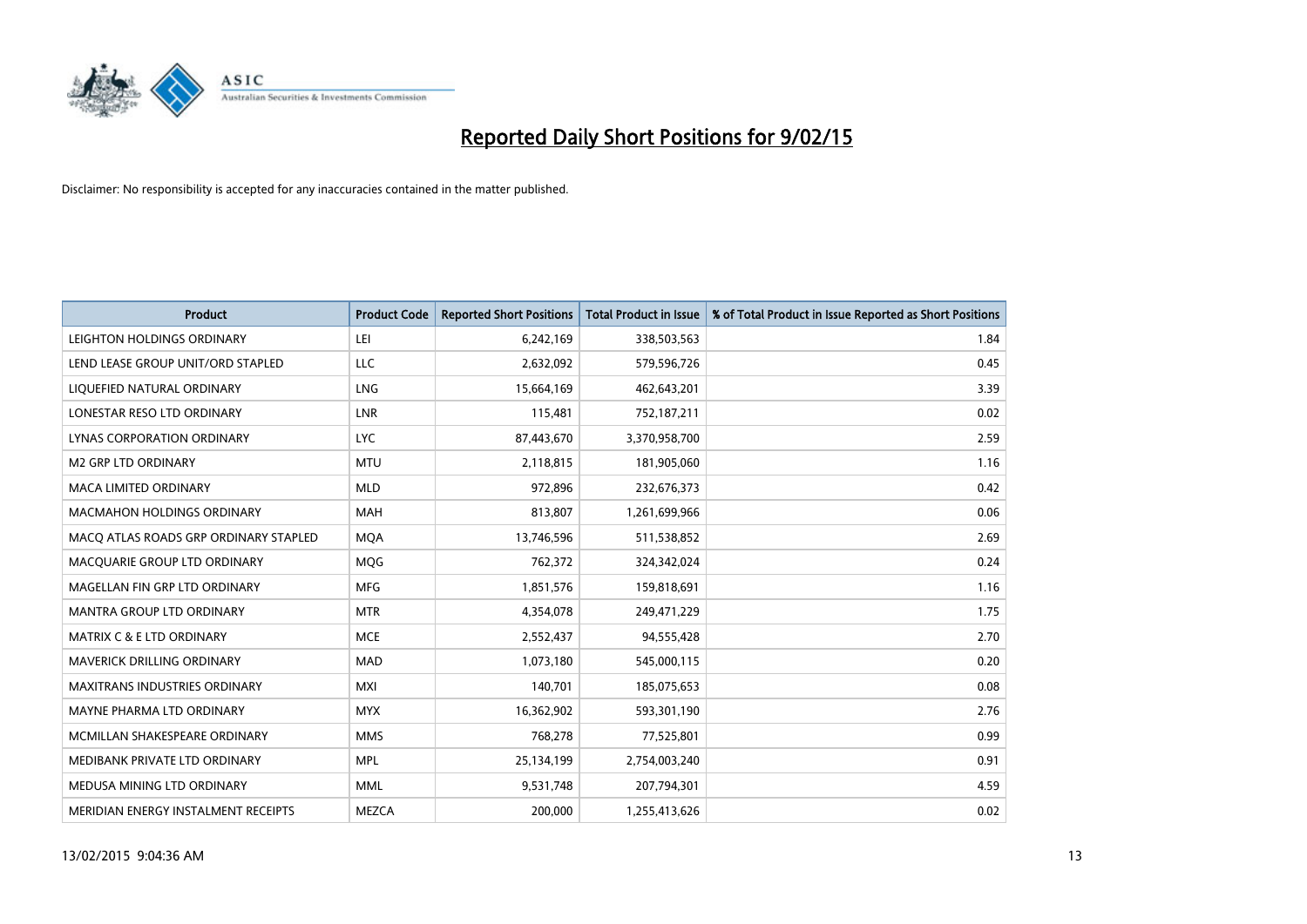

| <b>Product</b>                     | <b>Product Code</b> | <b>Reported Short Positions</b> | <b>Total Product in Issue</b> | % of Total Product in Issue Reported as Short Positions |
|------------------------------------|---------------------|---------------------------------|-------------------------------|---------------------------------------------------------|
| MESOBLAST LIMITED ORDINARY         | <b>MSB</b>          | 25,123,871                      | 324,201,029                   | 7.75                                                    |
| METALS X LIMITED ORDINARY          | <b>MLX</b>          | 130,458                         | 416,010,939                   | 0.03                                                    |
| METCASH LIMITED ORDINARY           | <b>MTS</b>          | 140,350,798                     | 928,357,876                   | 15.12                                                   |
| MIGHTY RIVER POWER ORDINARY        | <b>MYT</b>          | 1,755,623                       | 1,400,012,517                 | 0.13                                                    |
| MINCOR RESOURCES NL ORDINARY       | <b>MCR</b>          | 14,174                          | 188,208,274                   | 0.01                                                    |
| MINERAL DEPOSITS ORDINARY          | <b>MDL</b>          | 971,426                         | 103,676,341                   | 0.94                                                    |
| MINERAL RESOURCES. ORDINARY        | <b>MIN</b>          | 16,514,330                      | 187,270,274                   | 8.82                                                    |
| MINT PAYMENTS LTD ORDINARY         | <b>MNW</b>          | 33,879                          | 470,635,552                   | 0.01                                                    |
| MIRABELA NICKEL LTD ORDINARY       | <b>MBN</b>          | 2,012,293                       | 929,710,216                   | 0.22                                                    |
| MIRVAC GROUP STAPLED SECURITIES    | <b>MGR</b>          | 12,450,021                      | 3,697,197,370                 | 0.34                                                    |
| MMAOFFSHOR ORDINARY                | <b>MRM</b>          | 24,353,912                      | 368,666,221                   | 6.61                                                    |
| MOLOPO ENERGY LTD ORDINARY         | <b>MPO</b>          | 10,833                          | 248,832,798                   | 0.00                                                    |
| MONADELPHOUS GROUP ORDINARY        | <b>MND</b>          | 7,026,174                       | 92,998,380                    | 7.56                                                    |
| MONASH IVF GROUP LTD ORDINARY      | <b>MVF</b>          | 821,334                         | 231,081,089                   | 0.36                                                    |
| <b>MONEY3 CORPORATION ORDINARY</b> | <b>MNY</b>          | 1,039                           | 128,383,729                   | 0.00                                                    |
| MORTGAGE CHOICE LTD ORDINARY       | <b>MOC</b>          | 20,339                          | 124,216,248                   | 0.02                                                    |
| <b>MOUNT GIBSON IRON ORDINARY</b>  | <b>MGX</b>          | 75,716,337                      | 1,090,805,085                 | 6.94                                                    |
| MULTIPLEX SITES SITES              | <b>MXUPA</b>        | 2,155                           | 4,500,000                     | 0.05                                                    |
| MYER HOLDINGS LTD ORDINARY         | <b>MYR</b>          | 114,211,879                     | 585,689,551                   | 19.50                                                   |
| NANOSONICS LIMITED ORDINARY        | <b>NAN</b>          | 2,677,005                       | 264,362,826                   | 1.01                                                    |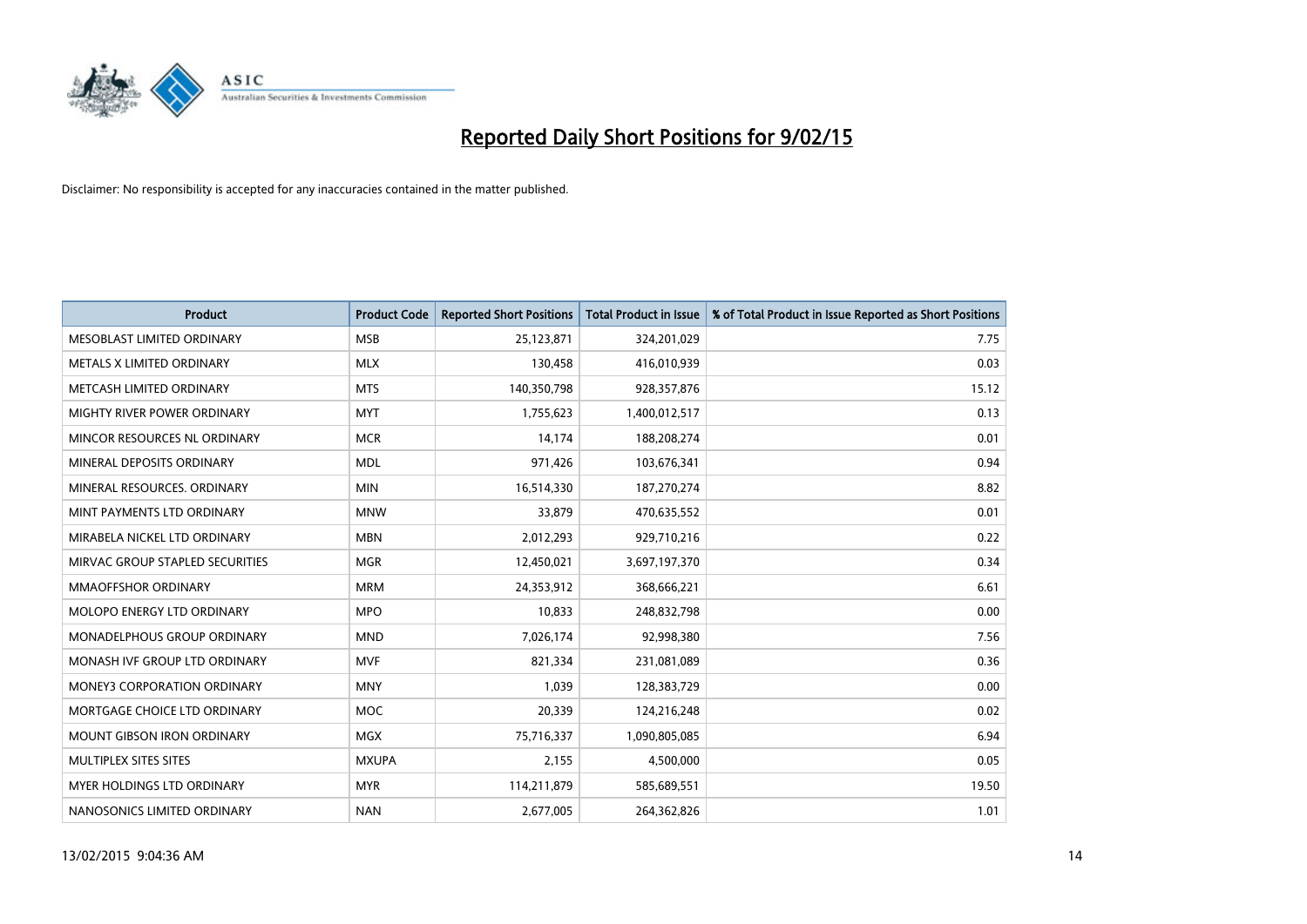

| <b>Product</b>                         | <b>Product Code</b> | <b>Reported Short Positions</b> | <b>Total Product in Issue</b> | % of Total Product in Issue Reported as Short Positions |
|----------------------------------------|---------------------|---------------------------------|-------------------------------|---------------------------------------------------------|
| NATIONAL AUST. BANK ORDINARY           | <b>NAB</b>          | 13,738,196                      | 2,419,353,823                 | 0.57                                                    |
| NATIONAL STORAGE STAPLED               | <b>NSR</b>          | 1,439,102                       | 295,631,660                   | 0.49                                                    |
| NAVITAS LIMITED ORDINARY               | <b>NVT</b>          | 3,719,508                       | 376,037,813                   | 0.99                                                    |
| NEARMAP LTD ORDINARY                   | <b>NEA</b>          | 2,300,254                       | 348,196,101                   | 0.66                                                    |
| NEON ENERGY LIMITED ORDINARY           | <b>NEN</b>          | 13,245                          | 553,037,848                   | 0.00                                                    |
| NEW HOPE CORPORATION ORDINARY          | <b>NHC</b>          | 1,088,769                       | 830,999,449                   | 0.13                                                    |
| NEWCREST MINING ORDINARY               | <b>NCM</b>          | 8,113,706                       | 766,510,971                   | 1.06                                                    |
| NEWS CORP A NON-VOTING CDI             | <b>NWSLV</b>        | 335                             | 2,513,551                     | 0.01                                                    |
| NEWS CORP B VOTING CDI                 | <b>NWS</b>          | 2,621,945                       | 39,943,353                    | 6.56                                                    |
| NEWSAT LIMITED ORDINARY                | <b>NWT</b>          | 6,337,554                       | 643,574,841                   | 0.98                                                    |
| NEXTDC LIMITED ORDINARY                | <b>NXT</b>          | 19,154,883                      | 193,154,486                   | 9.92                                                    |
| NEXUS ENERGY LIMITED ORDINARY          | <b>NXS</b>          | 58,176                          | 1,330,219,459                 | 0.00                                                    |
| NIB HOLDINGS LIMITED ORDINARY          | <b>NHF</b>          | 161,881                         | 439,004,182                   | 0.04                                                    |
| NINE ENTERTAINMENT ORDINARY            | <b>NEC</b>          | 17,762,400                      | 940,295,023                   | 1.89                                                    |
| NOBLE MINERAL RES ORDINARY             | <b>NMG</b>          | 2,365,726                       | 666,397,952                   | 0.36                                                    |
| NORTHERN IRON LTD ORDINARY             | <b>NFE</b>          | 8,685                           | 484,405,314                   | 0.00                                                    |
| NORTHERN STAR ORDINARY                 | <b>NST</b>          | 9,273,511                       | 592,256,718                   | 1.57                                                    |
| NOVION PROPERTY GRP STAPLED SECURITIES | <b>NVN</b>          | 27,372,118                      | 3,050,627,717                 | 0.90                                                    |
| NRW HOLDINGS LIMITED ORDINARY          | <b>NWH</b>          | 17, 143, 737                    | 278,888,011                   | 6.15                                                    |
| NUFARM LIMITED ORDINARY                | <b>NUF</b>          | 9,252,663                       | 264,948,132                   | 3.49                                                    |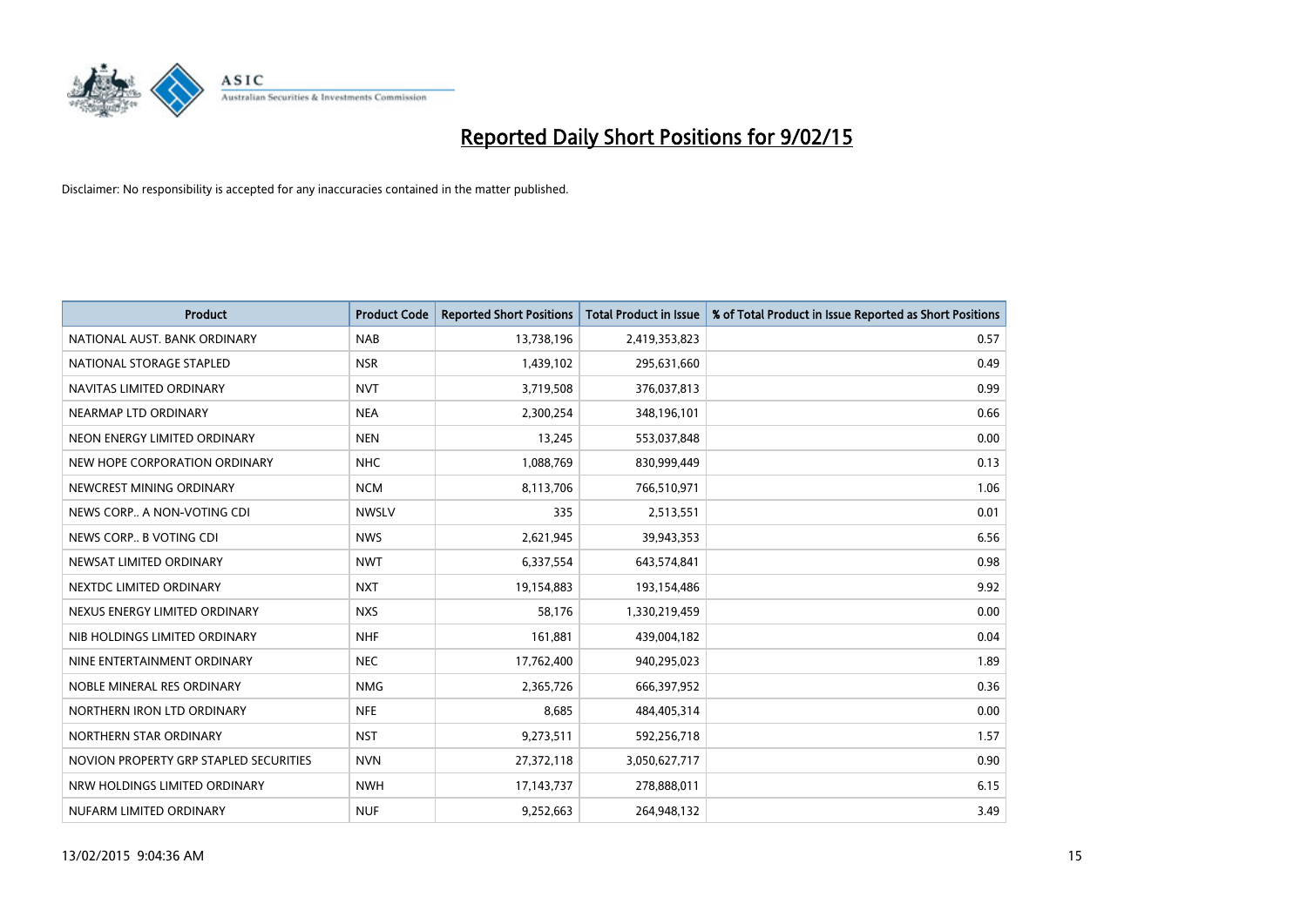

| <b>Product</b>                        | <b>Product Code</b> | <b>Reported Short Positions</b> | <b>Total Product in Issue</b> | % of Total Product in Issue Reported as Short Positions |
|---------------------------------------|---------------------|---------------------------------|-------------------------------|---------------------------------------------------------|
| OCEANAGOLD CORP. CHESS DEPOSITARY INT | <b>OGC</b>          | 481,093                         | 301,520,186                   | 0.16                                                    |
| OIL SEARCH LTD ORDINARY               | OSH                 | 27,596,511                      | 1,522,692,587                 | 1.81                                                    |
| OOH!MEDIA LIMITED ORDINARY            | <b>OML</b>          | 630,720                         | 149,882,534                   | 0.42                                                    |
| ORICA LIMITED ORDINARY                | ORI                 | 29,777,736                      | 372,743,291                   | 7.99                                                    |
| ORIGIN ENERGY ORDINARY                | <b>ORG</b>          | 12,571,322                      | 1,106,314,634                 | 1.14                                                    |
| OROCOBRE LIMITED ORDINARY             | <b>ORE</b>          | 3,871,011                       | 132,041,911                   | 2.93                                                    |
| ORORA LIMITED ORDINARY                | <b>ORA</b>          | 1,751,476                       | 1,206,684,923                 | 0.15                                                    |
| OROTONGROUP LIMITED ORDINARY          | ORL                 | 74,874                          | 40,880,902                    | 0.18                                                    |
| OZ MINERALS ORDINARY                  | OZL                 | 4,890,997                       | 303,470,022                   | 1.61                                                    |
| OZFOREX GROUP LTD ORDINARY            | <b>OFX</b>          | 10,203,908                      | 240,000,000                   | 4.25                                                    |
| PACIFIC BRANDS ORDINARY               | <b>PBG</b>          | 87,226,318                      | 917,226,291                   | 9.51                                                    |
| PACIFIC SMILES GRP ORDINARY           | <b>PSQ</b>          | 133,000                         | 151,993,395                   | 0.09                                                    |
| PACT GROUP HLDGS LTD ORDINARY         | PGH                 | 1,400,673                       | 294,145,019                   | 0.48                                                    |
| PALADIN ENERGY LTD ORDINARY           | <b>PDN</b>          | 71,297,675                      | 1,666,927,668                 | 4.28                                                    |
| PANAUST LIMITED ORDINARY              | <b>PNA</b>          | 3,437,974                       | 637,071,326                   | 0.54                                                    |
| PANORAMIC RESOURCES ORDINARY          | PAN                 | 1,229,373                       | 321,424,015                   | 0.38                                                    |
| PANTERRA GOLD LTD ORDINARY            | PGI                 | $\mathbf{1}$                    | 848,124,168                   | 0.00                                                    |
| PAPERLINX LIMITED ORDINARY            | <b>PPX</b>          | 57,743                          | 665,181,261                   | 0.01                                                    |
| PATTIES FOODS LTD ORDINARY            | PFL                 | 7,327                           | 139,234,153                   | 0.01                                                    |
| PEET LIMITED ORDINARY                 | <b>PPC</b>          | 8,174                           | 484,853,684                   | 0.00                                                    |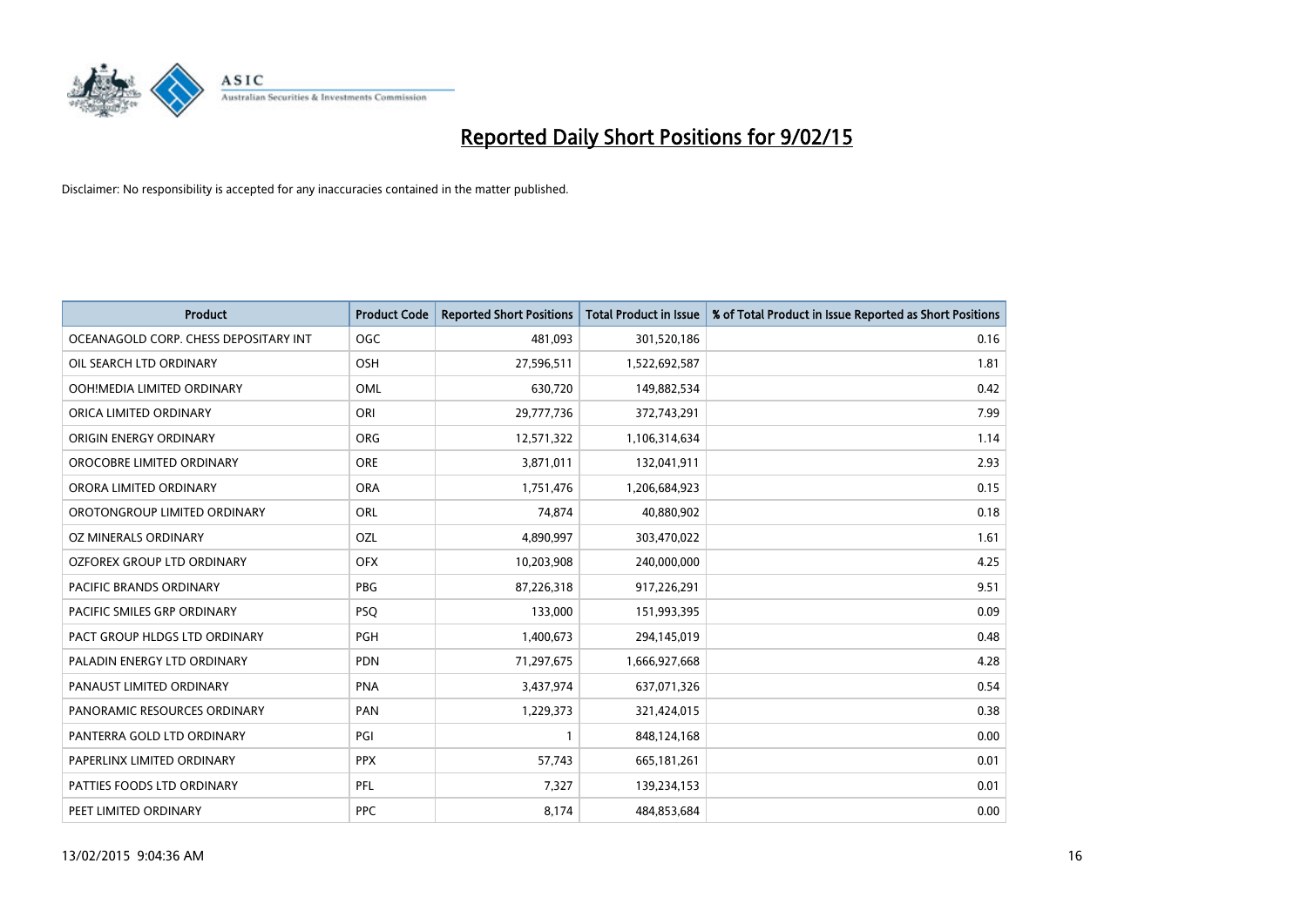

| <b>Product</b>                    | <b>Product Code</b> | <b>Reported Short Positions</b> | <b>Total Product in Issue</b> | % of Total Product in Issue Reported as Short Positions |
|-----------------------------------|---------------------|---------------------------------|-------------------------------|---------------------------------------------------------|
| PENINSULA ENERGY LTD ORDINARY     | <b>PEN</b>          | 1                               | 5,476,640,447                 | 0.00                                                    |
| PERPETUAL LIMITED ORDINARY        | <b>PPT</b>          | 1,164,565                       | 46,574,426                    | 2.50                                                    |
| PERSEUS MINING LTD ORDINARY       | <b>PRU</b>          | 15,861,518                      | 526,656,401                   | 3.01                                                    |
| PHARMAXIS LTD ORDINARY            | <b>PXS</b>          | 8,777                           | 310,621,349                   | 0.00                                                    |
| PLATINUM ASSET ORDINARY           | <b>PTM</b>          | 1,078,134                       | 581,895,380                   | 0.19                                                    |
| PLATINUM AUSTRALIA ORDINARY       | <b>PLA</b>          | 836,127                         | 504,968,043                   | 0.17                                                    |
| PLATINUM CAPITAL LTD ORDINARY     | <b>PMC</b>          | 28,567                          | 232,190,254                   | 0.01                                                    |
| PMP LIMITED ORDINARY              | <b>PMP</b>          | 27,581                          | 323,781,124                   | 0.01                                                    |
| POSEIDON NICK LTD ORDINARY        | <b>POS</b>          | 1,716,313                       | 683,588,322                   | 0.25                                                    |
| PRANA BIOTECHNOLOGY ORDINARY      | <b>PBT</b>          | 2,305,665                       | 488,936,960                   | 0.47                                                    |
| PREMIER INVESTMENTS ORDINARY      | <b>PMV</b>          | 852,397                         | 155,900,075                   | 0.55                                                    |
| PRIMA BIOMED LTD ORDINARY         | <b>PRR</b>          | 366,498                         | 1,389,839,964                 | 0.03                                                    |
| PRIMARY HEALTH CARE ORDINARY      | <b>PRY</b>          | 43,167,677                      | 512,130,550                   | 8.43                                                    |
| PRIME MEDIA GRP LTD ORDINARY      | <b>PRT</b>          | 1,211,703                       | 366,330,303                   | 0.33                                                    |
| PROGRAMMED ORDINARY               | <b>PRG</b>          | 522,219                         | 118,651,911                   | 0.44                                                    |
| PROMESA LIMITED ORDINARY          | <b>PRA</b>          | 1,848,713                       | 384,412,465                   | 0.48                                                    |
| PURA VIDA ENERGY NL ORDINARY      | <b>PVD</b>          | 1,134,063                       | 133,404,383                   | 0.85                                                    |
| <b>QANTAS AIRWAYS ORDINARY</b>    | QAN                 | 1,464,171                       | 2,196,330,250                 | 0.07                                                    |
| OBE INSURANCE GROUP ORDINARY      | <b>OBE</b>          | 14,148,152                      | 1,364,945,301                 | 1.04                                                    |
| <b>QUBE HOLDINGS LTD ORDINARY</b> | <b>QUB</b>          | 4,145,189                       | 1,054,428,076                 | 0.39                                                    |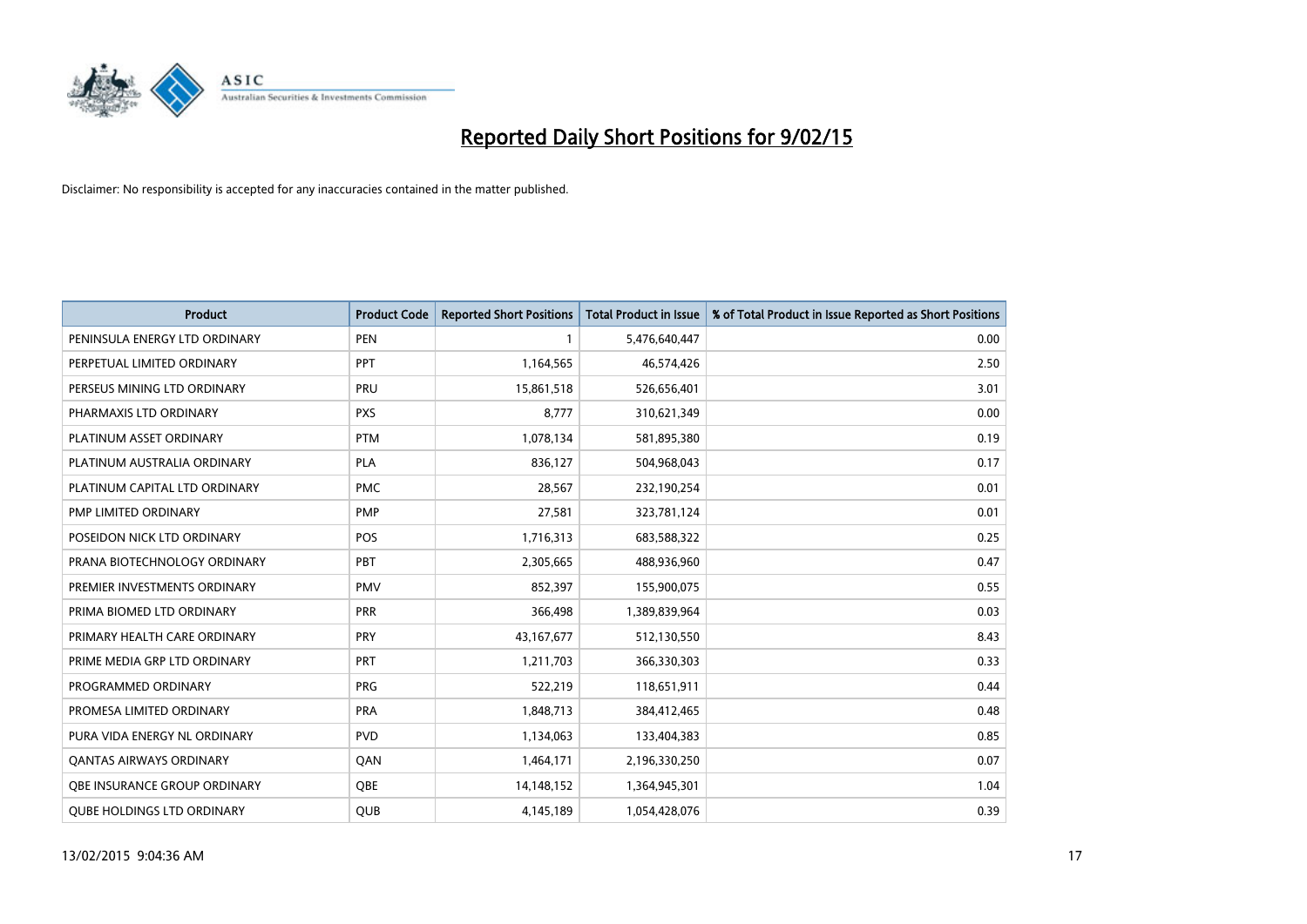

| <b>Product</b>                      | <b>Product Code</b> | <b>Reported Short Positions</b> | <b>Total Product in Issue</b> | % of Total Product in Issue Reported as Short Positions |
|-------------------------------------|---------------------|---------------------------------|-------------------------------|---------------------------------------------------------|
| QUICKSTEP HOLDINGS ORDINARY         | OHL                 | 53,063                          | 397,679,021                   | 0.01                                                    |
| RAMSAY HEALTH CARE ORDINARY         | <b>RHC</b>          | 431,919                         | 202,081,252                   | 0.21                                                    |
| <b>RCG CORPORATION LTD ORDINARY</b> | <b>RCG</b>          | 292,390                         | 268,408,625                   | 0.11                                                    |
| <b>RCR TOMLINSON ORDINARY</b>       | <b>RCR</b>          | 758,436                         | 138,745,453                   | 0.55                                                    |
| <b>REA GROUP ORDINARY</b>           | <b>REA</b>          | 2,100,418                       | 131,714,699                   | 1.59                                                    |
| RECALL HOLDINGS LTD ORDINARY        | <b>REC</b>          | 658,410                         | 313,674,711                   | 0.21                                                    |
| <b>RECKON LIMITED ORDINARY</b>      | <b>RKN</b>          | 1,475,771                       | 112,084,762                   | 1.32                                                    |
| RED 5 LIMITED ORDINARY              | <b>RED</b>          | 174,740                         | 759,451,008                   | 0.02                                                    |
| <b>RED FORK ENERGY ORDINARY</b>     | <b>RFE</b>          | 112,160                         | 501,051,719                   | 0.02                                                    |
| REDBANK ENERGY LTD ORDINARY         | <b>AEI</b>          | 13                              | 786,287                       | 0.00                                                    |
| REGIONAL EXPRESS ORDINARY           | <b>REX</b>          | 35,576                          | 110,154,375                   | 0.03                                                    |
| REGIS HEALTHCARE LTD ORDINARY       | <b>REG</b>          | 1,995,256                       | 300,345,797                   | 0.66                                                    |
| REGIS RESOURCES ORDINARY            | <b>RRL</b>          | 33,286,728                      | 499,781,595                   | 6.66                                                    |
| RESMED INC CDI 10:1                 | <b>RMD</b>          | 6,411,265                       | 1,403,838,170                 | 0.46                                                    |
| <b>RESOLUTE MINING ORDINARY</b>     | <b>RSG</b>          | 3,574,359                       | 641,189,223                   | 0.56                                                    |
| RETAIL FOOD GROUP ORDINARY          | <b>RFG</b>          | 5,043,000                       | 159,386,728                   | 3.16                                                    |
| REX MINERALS LIMITED ORDINARY       | <b>RXM</b>          | 815,728                         | 220,519,784                   | 0.37                                                    |
| RIDLEY CORPORATION ORDINARY         | <b>RIC</b>          | 10,997                          | 307,817,071                   | 0.00                                                    |
| RIO TINTO LIMITED ORDINARY          | <b>RIO</b>          | 3,781,368                       | 435,758,720                   | 0.87                                                    |
| ROC OIL COMPANY ORDINARY            | <b>ROC</b>          | 359,692                         | 687,618,400                   | 0.05                                                    |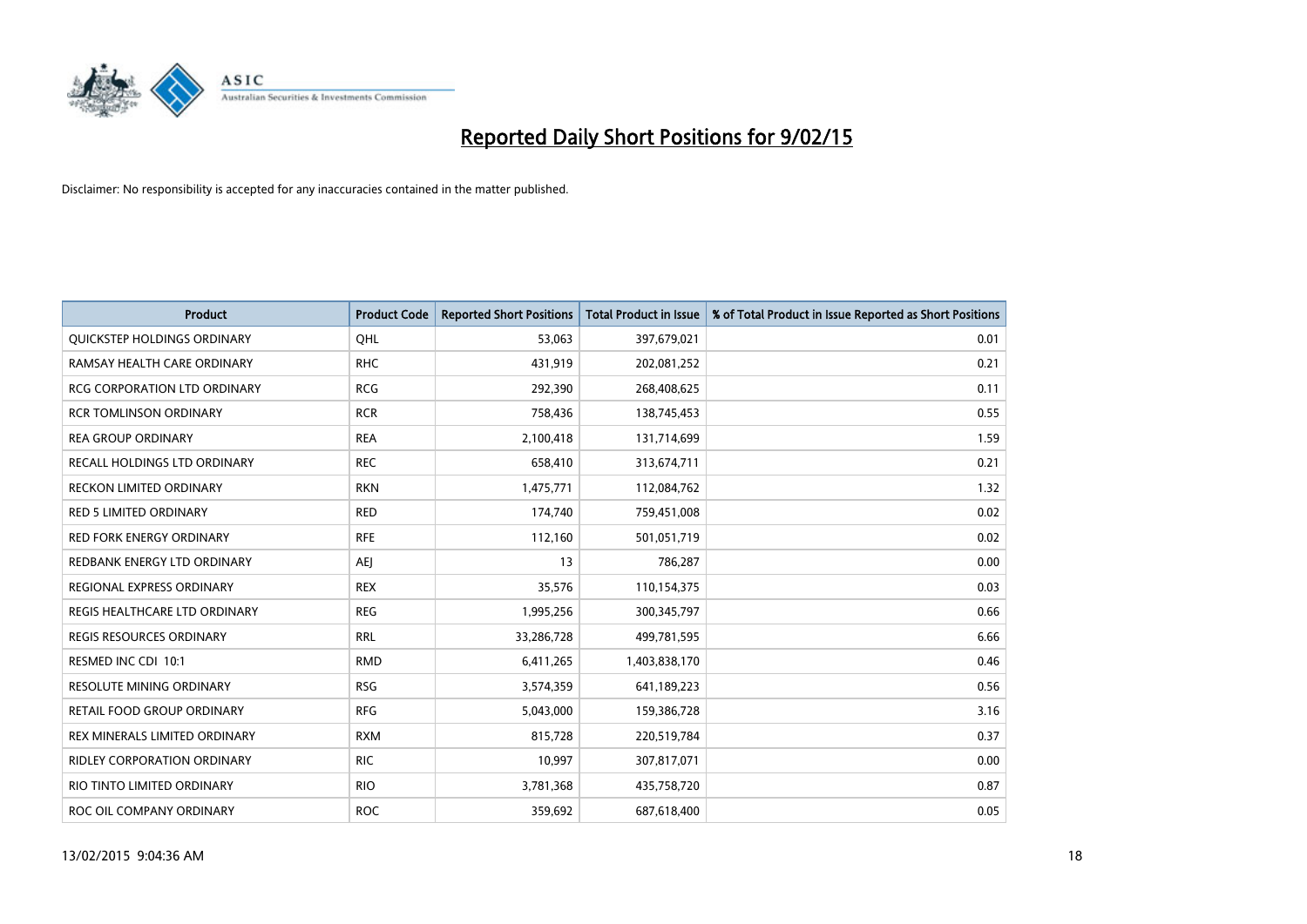

| <b>Product</b>                               | <b>Product Code</b> | <b>Reported Short Positions</b> | <b>Total Product in Issue</b> | % of Total Product in Issue Reported as Short Positions |
|----------------------------------------------|---------------------|---------------------------------|-------------------------------|---------------------------------------------------------|
| ROX RESOURCES ORDINARY                       | <b>RXL</b>          | 5,523,255                       | 849,673,095                   | 0.65                                                    |
| ROYAL WOLF HOLDINGS ORDINARY                 | <b>RWH</b>          | 175,790                         | 100,387,052                   | 0.18                                                    |
| SAI GLOBAL LIMITED ORDINARY                  | SAI                 | 959,275                         | 211,761,727                   | 0.45                                                    |
| SALMAT LIMITED ORDINARY                      | <b>SLM</b>          | 32,027                          | 159,812,799                   | 0.02                                                    |
| SAMSON OIL & GAS LTD ORDINARY                | SSN                 | 174,000                         | 2,837,782,022                 | 0.01                                                    |
| SANDFIRE RESOURCES ORDINARY                  | <b>SFR</b>          | 2,926,660                       | 156,428,011                   | 1.87                                                    |
| SANTOS LTD ORDINARY                          | <b>STO</b>          | 16,492,686                      | 982,307,809                   | 1.68                                                    |
| SARACEN MINERAL ORDINARY                     | <b>SAR</b>          | 1,735,965                       | 792,784,738                   | 0.22                                                    |
| <b>SCA PROPERTY GROUP STAPLED SECURITIES</b> | SCP                 | 20,439,053                      | 650,839,582                   | 3.14                                                    |
| <b>SCENTRE GRP STAPLED</b>                   | SCG                 | 18,042,851                      | 5,324,296,678                 | 0.34                                                    |
| SEDGMAN LIMITED ORDINARY                     | <b>SDM</b>          | 1,128,550                       | 227,059,277                   | 0.50                                                    |
| SEEK LIMITED ORDINARY                        | <b>SEK</b>          | 9,125,261                       | 342,622,917                   | 2.66                                                    |
| SELECT HARVESTS ORDINARY                     | SHV                 | 1,173,533                       | 70,940,874                    | 1.65                                                    |
| SENEX ENERGY LIMITED ORDINARY                | <b>SXY</b>          | 97,654,732                      | 1,149,657,377                 | 8.49                                                    |
| SERVICE STREAM ORDINARY                      | <b>SSM</b>          | 30                              | 386,389,873                   | 0.00                                                    |
| SEVEN GROUP HOLDINGS ORDINARY                | <b>SVW</b>          | 9,534,348                       | 296,260,281                   | 3.22                                                    |
| SEVEN WEST MEDIA LTD ORDINARY                | <b>SWM</b>          | 19,024,885                      | 999,160,872                   | 1.90                                                    |
| SEYMOUR WHYTE LTD ORDINARY                   | SWL                 | 56,371                          | 87,647,595                    | 0.06                                                    |
| SG FLEET GROUP LTD ORDINARY                  | SGF                 | 500,000                         | 242,691,826                   | 0.21                                                    |
| SHINE CORPORATE ORDINARY                     | SHJ                 | 59,800                          | 172,400,081                   | 0.03                                                    |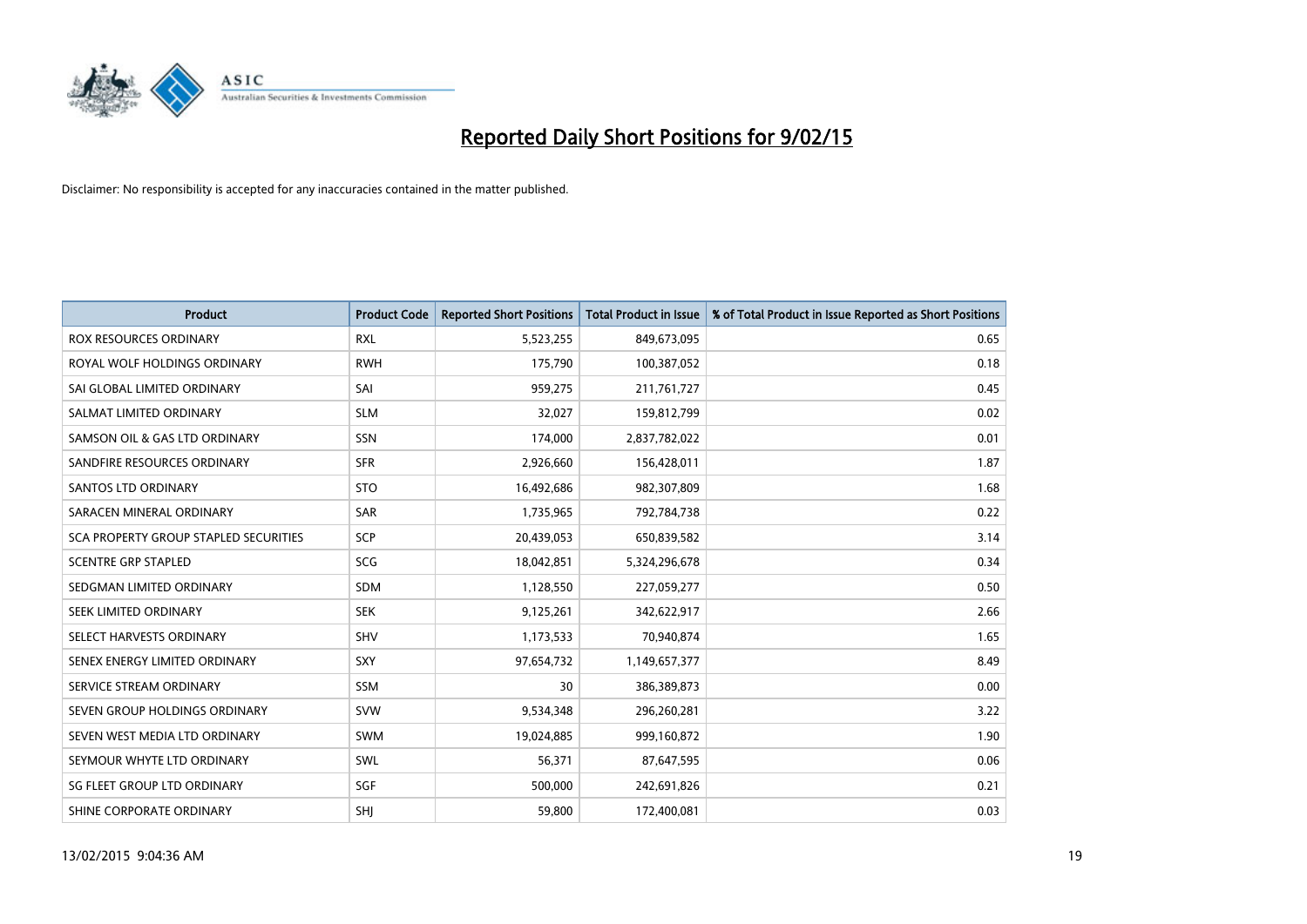

| <b>Product</b>                           | <b>Product Code</b> | <b>Reported Short Positions</b> | <b>Total Product in Issue</b> | % of Total Product in Issue Reported as Short Positions |
|------------------------------------------|---------------------|---------------------------------|-------------------------------|---------------------------------------------------------|
| SIGMA PHARMACEUTICAL ORDINARY            | <b>SIP</b>          | 21,577,011                      | 1,093,424,867                 | 1.97                                                    |
| SILEX SYSTEMS ORDINARY                   | <b>SLX</b>          | 6,943,553                       | 170,467,339                   | 4.07                                                    |
| SILVER CHEF LIMITED ORDINARY             | SIV                 | 13,466                          | 29,640,865                    | 0.05                                                    |
| SILVER LAKE RESOURCE ORDINARY            | <b>SLR</b>          | 19,565,825                      | 503,233,971                   | 3.89                                                    |
| SIMONDS GRP LTD ORDINARY                 | <b>SIO</b>          | 656,557                         | 151,412,268                   | 0.43                                                    |
| SIMS METAL MGMT LTD ORDINARY             | SGM                 | 18,215,179                      | 204,696,717                   | 8.90                                                    |
| SINGAPORE TELECOMM. CHESS DEPOSITARY INT | SGT                 | 3,622,861                       | 127,005,879                   | 2.85                                                    |
| SINO GAS ENERGY ORDINARY                 | <b>SEH</b>          | 10,742,942                      | 1,544,247,358                 | 0.70                                                    |
| SIRIUS RESOURCES NL ORDINARY             | <b>SIR</b>          | 16,363,159                      | 341,438,269                   | 4.79                                                    |
| SIRTEX MEDICAL ORDINARY                  | <b>SRX</b>          | 106,731                         | 56,530,231                    | 0.19                                                    |
| SKILLED GROUP LTD ORDINARY               | <b>SKE</b>          | 6,399,817                       | 235,753,791                   | 2.71                                                    |
| <b>SKY NETWORK ORDINARY</b>              | <b>SKT</b>          | 11,385,672                      | 389,139,785                   | 2.93                                                    |
| SKYCITY ENT GRP LTD ORDINARY             | <b>SKC</b>          | 8,776,369                       | 587,472,741                   | 1.49                                                    |
| <b>SLATER &amp; GORDON ORDINARY</b>      | SGH                 | 5,017,990                       | 208,695,621                   | 2.40                                                    |
| SMS MANAGEMENT, ORDINARY                 | <b>SMX</b>          | 1,301,192                       | 69,318,017                    | 1.88                                                    |
| SONIC HEALTHCARE ORDINARY                | <b>SHL</b>          | 3,120,901                       | 401,401,556                   | 0.78                                                    |
| SOUL PATTINSON (W.H) ORDINARY            | SOL                 | 23,846                          | 239,395,320                   | 0.01                                                    |
| SPARK INFRASTRUCTURE STAPLED US PROHIBT. | SKI                 | 26,305,865                      | 1,466,360,128                 | 1.79                                                    |
| SPARK NEW ZEALAND ORDINARY               | <b>SPK</b>          | 9,164,335                       | 1,834,775,347                 | 0.50                                                    |
| SPDR 200 FUND ETF UNITS                  | <b>STW</b>          | 21,919                          | 48,405,598                    | 0.05                                                    |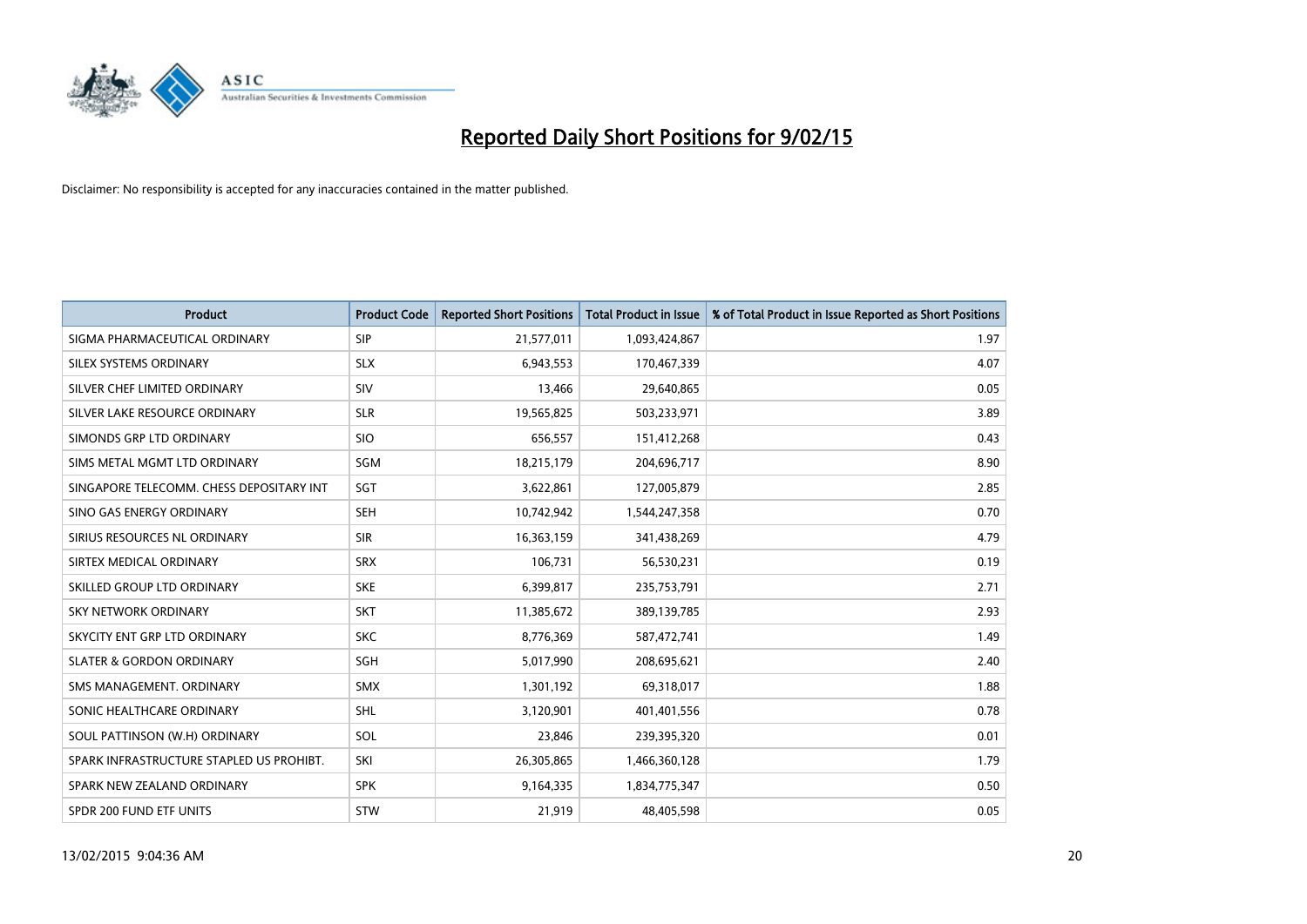

| <b>Product</b>                   | <b>Product Code</b> | <b>Reported Short Positions</b> | <b>Total Product in Issue</b> | % of Total Product in Issue Reported as Short Positions |
|----------------------------------|---------------------|---------------------------------|-------------------------------|---------------------------------------------------------|
| SPOTLESS GRP HLD LTD ORDINARY    | SPO                 | 30,632,882                      | 1,098,290,178                 | 2.79                                                    |
| ST BARBARA LIMITED ORDINARY      | SBM                 | 7,214,461                       | 495,102,525                   | 1.46                                                    |
| STARPHARMA HOLDINGS ORDINARY     | <b>SPL</b>          | 9,130,676                       | 319,138,501                   | 2.86                                                    |
| STEADFAST GROUP LTD ORDINARY     | <b>SDF</b>          | 16,567,633                      | 503,352,992                   | 3.29                                                    |
| STHN CROSS MEDIA ORDINARY        | <b>SXL</b>          | 33,978,702                      | 732,319,622                   | 4.64                                                    |
| STOCKLAND UNITS/ORD STAPLED      | SGP                 | 6,921,029                       | 2,348,746,744                 | 0.29                                                    |
| STRAITS RES LTD. ORDINARY        | SRQ                 | 20,212                          | 1,217,730,293                 | 0.00                                                    |
| STW COMMUNICATIONS ORDINARY      | <b>SGN</b>          | 7,795,430                       | 409,699,000                   | 1.90                                                    |
| SUNCORP GROUP LTD ORDINARY       | <b>SUN</b>          | 6,802,925                       | 1,286,600,980                 | 0.53                                                    |
| SUNDANCE ENERGY ORDINARY         | <b>SEA</b>          | 3,108,301                       | 549,295,839                   | 0.57                                                    |
| SUNDANCE RESOURCES ORDINARY      | <b>SDL</b>          | 86,605,686                      | 3,110,250,938                 | 2.78                                                    |
| SUNLAND GROUP LTD ORDINARY       | <b>SDG</b>          | 135,803                         | 181,710,087                   | 0.07                                                    |
| SUPER RET REP LTD ORDINARY       | <b>SUL</b>          | 21,121,454                      | 197,030,571                   | 10.72                                                   |
| SWICK MINING ORDINARY            | <b>SWK</b>          | 50,000                          | 217,643,703                   | 0.02                                                    |
| SYD AIRPORT STAPLED US PROHIBIT. | <b>SYD</b>          | 25,474,778                      | 2,216,216,041                 | 1.15                                                    |
| SYRAH RESOURCES ORDINARY         | <b>SYR</b>          | 5,836,631                       | 164,210,076                   | 3.55                                                    |
| TABCORP HOLDINGS LTD ORDINARY    | <b>TAH</b>          | 15,640,302                      | 765,652,364                   | 2.04                                                    |
| TAP OIL LIMITED ORDINARY         | <b>TAP</b>          | 87,969                          | 243,186,639                   | 0.04                                                    |
| TASSAL GROUP LIMITED ORDINARY    | <b>TGR</b>          | 248,258                         | 146,897,115                   | 0.17                                                    |
| <b>TATTS GROUP LTD ORDINARY</b>  | <b>TTS</b>          | 23,273,670                      | 1,445,759,948                 | 1.61                                                    |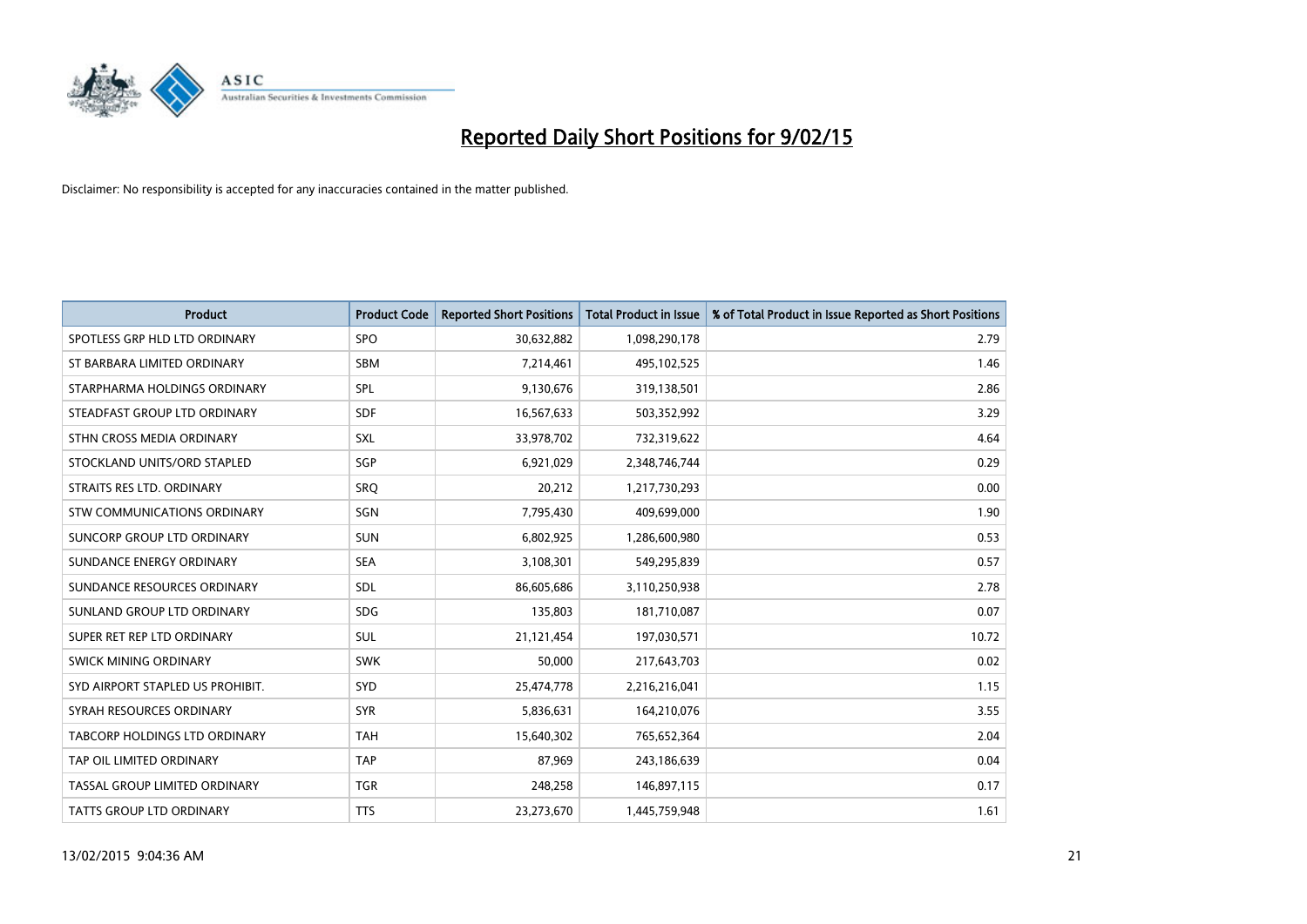

| <b>Product</b>                       | <b>Product Code</b> | <b>Reported Short Positions</b> | <b>Total Product in Issue</b> | % of Total Product in Issue Reported as Short Positions |
|--------------------------------------|---------------------|---------------------------------|-------------------------------|---------------------------------------------------------|
| <b>TECHNOLOGY ONE ORDINARY</b>       | <b>TNE</b>          | 2,889,722                       | 309,209,455                   | 0.93                                                    |
| TELSTRA CORPORATION. ORDINARY        | <b>TLS</b>          | 69,799,121                      | 12,225,655,836                | 0.57                                                    |
| TEN NETWORK HOLDINGS ORDINARY        | <b>TEN</b>          | 136,983,528                     | 2,630,984,596                 | 5.21                                                    |
| TERANGA GOLD CORP CDI 1:1            | <b>TGZ</b>          | 702                             | 71,141,662                    | 0.00                                                    |
| TFS CORPORATION LTD ORDINARY         | <b>TFC</b>          | 11,431,410                      | 326,983,445                   | 3.50                                                    |
| THE PAS GROUP LTD ORDINARY           | <b>PGR</b>          | 6,367                           | 136,690,860                   | 0.00                                                    |
| THE REJECT SHOP ORDINARY             | <b>TRS</b>          | 2,759,936                       | 28,844,648                    | 9.57                                                    |
| THINK CHILDCARE EDU ORDINARY         | <b>TNK</b>          | 500,000                         | 39,600,000                    | 1.26                                                    |
| THORN GROUP LIMITED ORDINARY         | <b>TGA</b>          | 26,970                          | 151,337,839                   | 0.02                                                    |
| <b>TIGER RESOURCES ORDINARY</b>      | <b>TGS</b>          | 5,597,818                       | 1,143,541,406                 | 0.49                                                    |
| <b>TISSUE THERAPIES ORDINARY</b>     | <b>TIS</b>          | 330,000                         | 263,358,277                   | 0.13                                                    |
| TOLL HOLDINGS LTD ORDINARY           | <b>TOL</b>          | 25,492,432                      | 717,437,878                   | 3.55                                                    |
| TORO ENERGY LIMITED ORDINARY         | <b>TOE</b>          | 10,943                          | 1,903,769,581                 | 0.00                                                    |
| TOX FREE SOLUTIONS ORDINARY          | <b>TOX</b>          | 1,488,626                       | 133,752,359                   | 1.11                                                    |
| TPG TELECOM LIMITED ORDINARY         | <b>TPM</b>          | 15,506,724                      | 793,808,141                   | 1.95                                                    |
| <b>TRADE ME GROUP ORDINARY</b>       | <b>TME</b>          | 5,076,567                       | 396,830,595                   | 1.28                                                    |
| <b>TRANSFIELD SERVICES ORDINARY</b>  | <b>TSE</b>          | 6,598,966                       | 512,457,716                   | 1.29                                                    |
| TRANSPACIFIC INDUST, ORDINARY        | <b>TPI</b>          | 83,695,637                      | 1,579,699,505                 | 5.30                                                    |
| TRANSURBAN GROUP TRIPLE STAPLED SEC. | <b>TCL</b>          | 11,211,279                      | 1,906,390,878                 | 0.59                                                    |
| TREASURY GROUP ORDINARY              | <b>TRG</b>          | 71,703                          | 27,604,144                    | 0.26                                                    |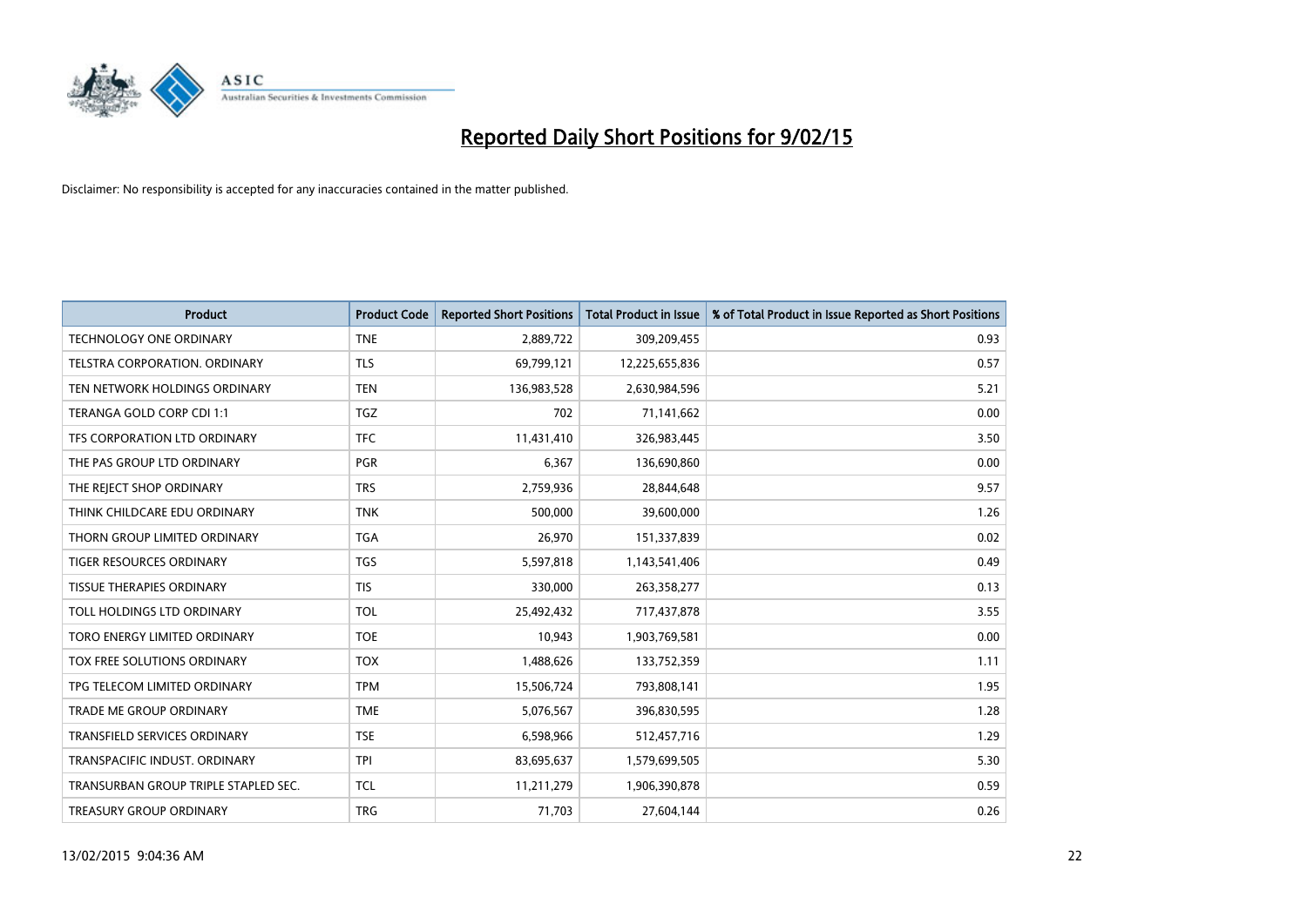

| <b>Product</b>                       | <b>Product Code</b> | <b>Reported Short Positions</b> | <b>Total Product in Issue</b> | % of Total Product in Issue Reported as Short Positions |
|--------------------------------------|---------------------|---------------------------------|-------------------------------|---------------------------------------------------------|
| TREASURY WINE ESTATE ORDINARY        | <b>TWE</b>          | 9,459,082                       | 651,261,403                   | 1.45                                                    |
| TROY RESOURCES LTD ORDINARY          | <b>TRY</b>          | 3,142,487                       | 195,265,161                   | 1.61                                                    |
| UGL LIMITED ORDINARY                 | UGL                 | 18,790,192                      | 166,511,240                   | 11.28                                                   |
| UNILIFE CORPORATION CDI 6:1          | <b>UNS</b>          | 101,465                         | 273,135,402                   | 0.04                                                    |
| UXC LIMITED ORDINARY                 | <b>UXC</b>          | 1,585,454                       | 331,590,518                   | 0.48                                                    |
| <b>VEDA GROUP LTD ORDINARY</b>       | <b>VED</b>          | 12,569,386                      | 842,055,406                   | 1.49                                                    |
| <b>VILLAGE ROADSHOW LTD ORDINARY</b> | <b>VRL</b>          | 1,189,906                       | 159,515,151                   | 0.75                                                    |
| VIRGIN AUS HLDG LTD ORDINARY         | <b>VAH</b>          | 34,546,456                      | 3,524,912,131                 | 0.98                                                    |
| <b>VIRTUS HEALTH LTD ORDINARY</b>    | <b>VRT</b>          | 5,819,294                       | 79,885,938                    | 7.28                                                    |
| VISION EYE INSTITUTE ORDINARY        | <b>VEI</b>          | 1,586,666                       | 178,873,554                   | 0.89                                                    |
| <b>VOCATION LTD ORDINARY</b>         | <b>VET</b>          | 8,005,585                       | 230,000,000                   | 3.48                                                    |
| <b>VOCUS COMMS LTD ORDINARY</b>      | <b>VOC</b>          | 2,753,297                       | 105,385,283                   | 2.61                                                    |
| WARRNAMBOOL CHEESE ORDINARY          | <b>WCB</b>          | 19                              | 56,098,797                    | 0.00                                                    |
| <b>WATPAC LIMITED ORDINARY</b>       | <b>WTP</b>          | 61,033                          | 189,258,397                   | 0.03                                                    |
| <b>WDS LIMITED ORDINARY</b>          | <b>WDS</b>          | 167,174                         | 144,740,614                   | 0.12                                                    |
| WEBJET LIMITED ORDINARY              | <b>WEB</b>          | 1,389,859                       | 79,397,959                    | 1.75                                                    |
| WESFARMERS LIMITED ORDINARY          | <b>WES</b>          | 9,781,802                       | 1,123,752,517                 | 0.87                                                    |
| WESTERN AREAS LTD ORDINARY           | <b>WSA</b>          | 3,687,636                       | 232,580,131                   | 1.59                                                    |
| WESTERN DESERT RES. ORDINARY         | <b>WDR</b>          | 2,490,070                       | 620,049,919                   | 0.40                                                    |
| <b>WESTFIELD CORP STAPLED</b>        | <b>WFD</b>          | 3,943,517                       | 2,078,089,686                 | 0.19                                                    |